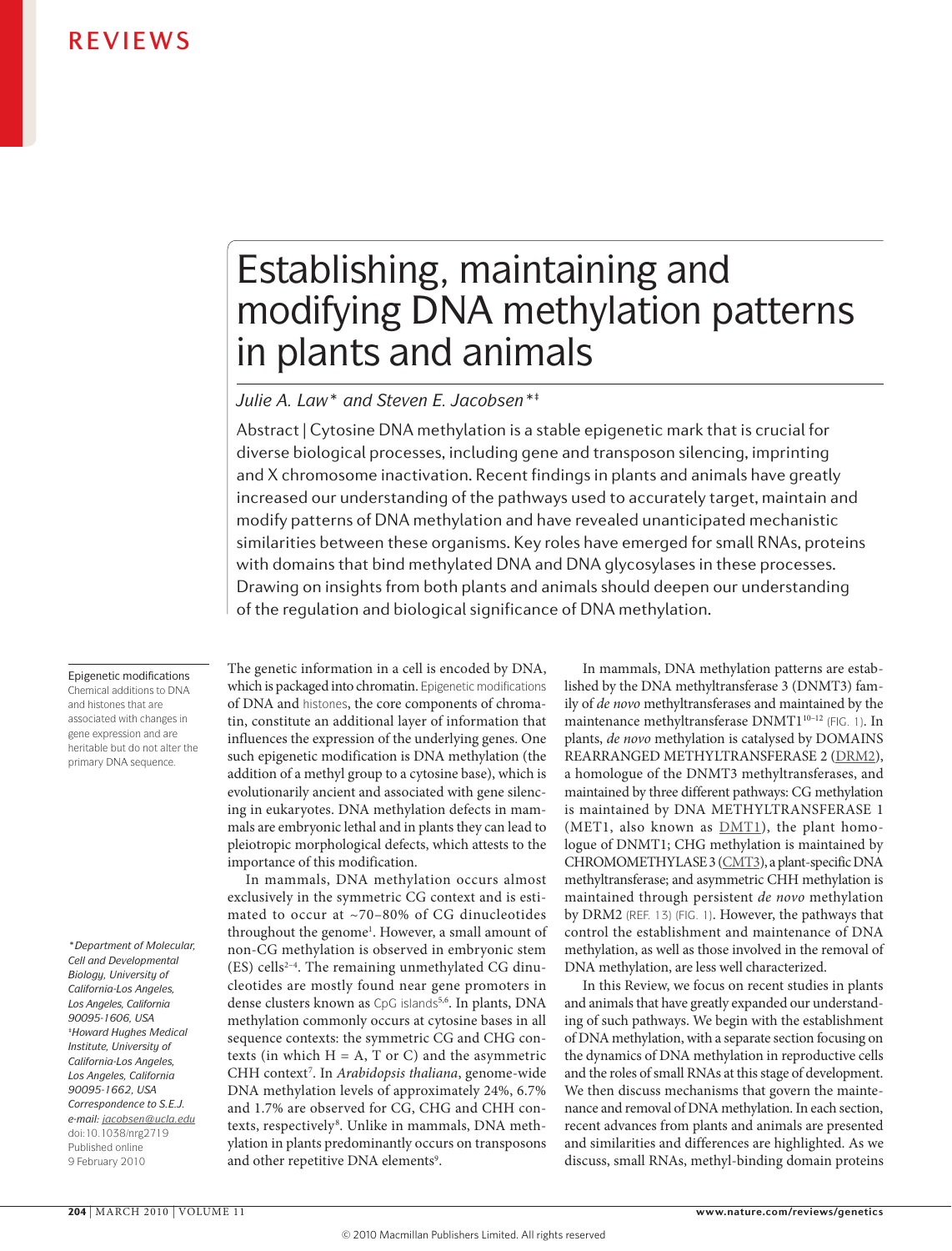

### Histones

The main protein components of chromatin. The four core histones, H2A, H2B, H3 and H4, form a globular octameric complex called a nucleosome upon which DNA is wrapped. The amino‑terminal regions of histone proteins are largely unstructured and are subject to various chemical modifications, including methylation.

### CpG island

A sequence of at least 200 bp with a greater number of CpG sites than expected for its GC content. These regions are often GC rich, typically undermethylated, and are found upstream of many mammalian genes.

Select proteins with established roles in these processes are shown for mice (*Mus musculus* (*Mm*))*, Arabidopsisthaliana* (*At*) and zebrafish (*Danio rerio* (*Dr*)). The *Mm* DNA methyltransferase 3 (DNMT3) family and *At* DOMAINS REARRANGED METHYLTRANSFERASE 2 (DRM2) contain DNMT domains, although in *At*DRM2 the catalytic motifs are rearranged. The *Mm*DNMT3 proteins also possess a cysteine-rich domain that contains a plant homeodomain (PHD) zinc finger motif and is referred to as an ATRX–DNMT3–DNMT3-like (DNMT3L) (ADD) domain. *Mm*DNMT3A and *Mm*DNMT3B possess a proline-tryptophan-tryptophan-proline (PWWP) motif that *Mm*DNMT3L lacks. *At*DRM2 contains ubiquitin-associated (UBA) domains. *Mm*MIWI2 (also known as PIWIL4), *Mm*MILI (also known as PIWIL2) and *At* ARGONAUTE 4 (AGO4) possess a Piwi Ago and Zwille (PAZ) domain and a PIWI domain. *Mm*DNMT1 and *At* DNA METHYLTRANSFERASE 1 (MET1, also known as DMT1) possess bromo-adjacent homology (BAH) domains and a DNMT domain. *Mm*DNMT1 also contains a cysteine-rich (CXXC) domain. *Mm* ubiquitin-like PHD and RING finger domain 1 (UHRF1) and the *At* VARIANT IN METHYLATION (VIM, also known as ORTHRUS) family contain SET- or RING-associated (SRA), RING and PHD domains. *Mm*UHRF1 also has a Tudor domain and a ubiquitin domain (UBQ). *Mm* lymphoid-specific helicase 1 (LSH1, also known as HELLS) and *At* DECREASED IN DNA METHYLATION 1 (DDM1) contain DEAD and HELICc helicase domains. *At* CHROMOMETHYLASE 3 (CMT3) contains a DNMT domain, a chromodomain and a BAH domain. *At* SUPPRESSOR OF VARIEGATION 3-9 HOMOLOGUE 4 (SUVH4), *At*SUVH5 and *At*SUVH6 possess an SRA and a histone methyltransferase (histone MT) domain. The *At* DEMETER (DME)/REPRESSOR OF SILENCING 1 (ROS1) family of glycosylases all possess a helix–hairpin–helix-Gly-Pro-Asp (HhH-GDP) domain, a 4Fe-4S (FES) cluster, a domain with similarity to histone H1 (H1), and a domain of unknown function (DUF). *Mm* methyl-CpG-binding domain 4 (MBD4) contains an HhH-GDP domain and an MBD domain. *Mm* thymine DNA glycosylase [\(TDG](http://www.uniprot.org/uniprot/P56581)) contains a uracil DNA glycosylase (UDG) domain. *Mm* and *Dr* activation-induced cytosine deaminase (AID) and apolipoprotein B mRNA-editing enzyme (APOBEC) proteins all contain an APOBEC domain. \*" indicates activity on additional substrates<sup>144</sup>. siRNA, small interfering RNA.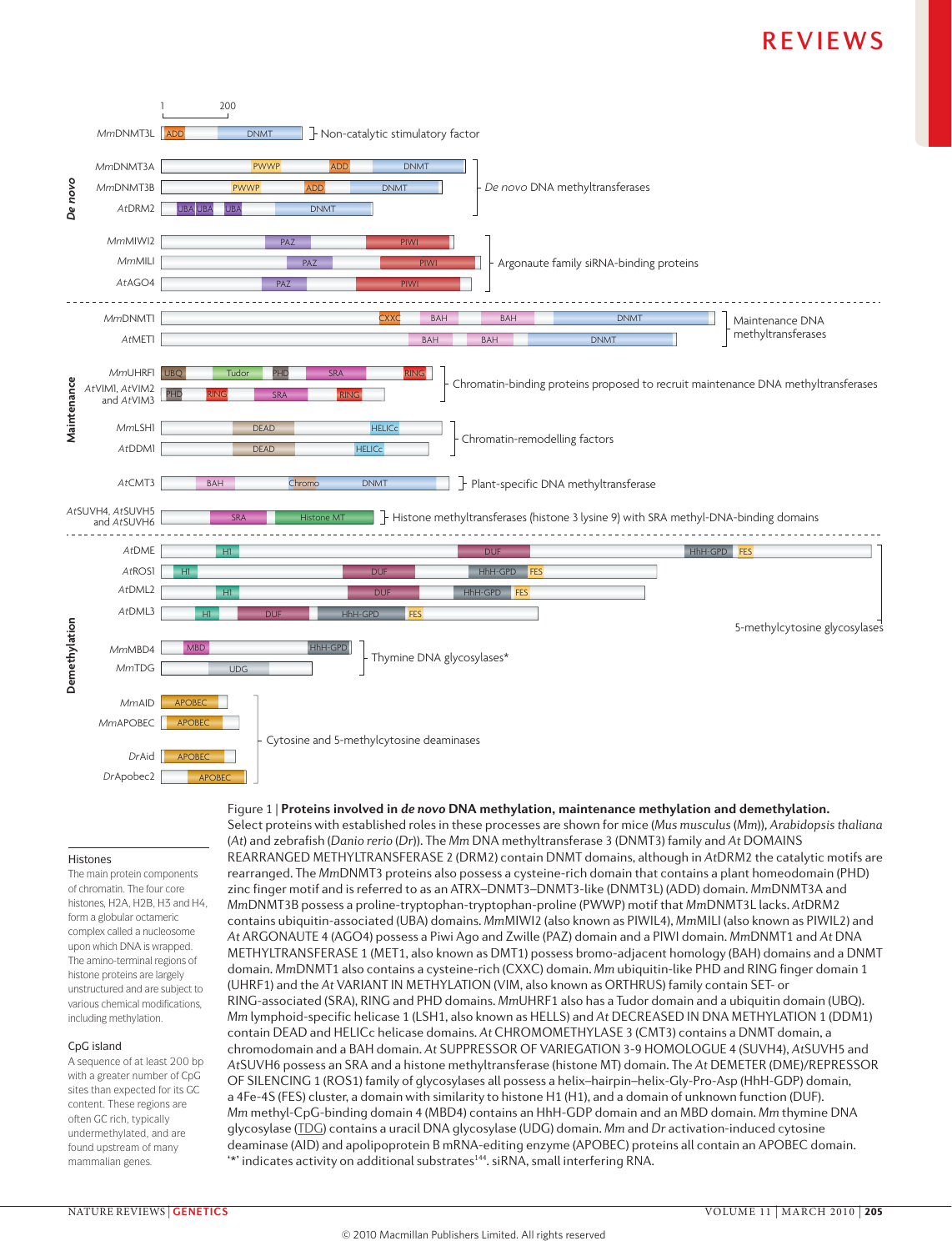### RNA-directed DNA methylation

A plant‑specific pathway through which small RNAs (24 nucleotides long) target the *de novo* methyltransferase DOMAINS REARRANGED METHYLTRANSFERASE 2 (DRM2) to homologous genomic loci to establish DNA methylation, which leads to transcriptional gene silencing.

and DNA glycosylases are common components of the pathways that define dynamic DNA methylation patterns in the two taxonomic groups.

### *De novo* DNA methylation

**De novo** *methylation in plants.* Throughout plant development, small RNAs target homologous genomic DNA sequences for cytosine methylation in all sequence contexts through a phenomenon that was initially observed by Wassenegger *et al.*14 and is known as RNA‑directed  $DNA$  methylation ( $RdDM$ )<sup>7,15</sup>. In addition to the canonical RNA interference (RNAi) machinery (that is, members of the Dicer and Argonaute families) and DRM2, RdDM requires two plant-specific RNA polymerases, Pol IV and Pol V (which have largely non-redundant functions<sup>16,17</sup>), two putative chromatin‑remodelling factors and several other recently identified proteins<sup>15</sup>. Through the characterization of these components, an increasingly detailed mechanistic understanding of RdDM is emerging (FIG. 2).



Figure 2 | **Model for RNA-directed DNA methylation.** Single-stranded RNA transcripts corresponding to transposons and repeat elements are thought to be generated by RNA polymerase IV (Pol IV). CLASSY 1 (CLSY1, also known as CHR38), a putative chromatinremodelling factor, is likely to function early in RNA-directed DNA methylation (RdDM), possibly recruiting Pol IV to chromatin or aiding in ssRNA transcript processing. RNA-DEPENDENT RNA POLYMERASE 2 (RDR2) is proposed to generate dsRNA from the ssRNA transcripts. DICER-LIKE 3 (DCL3) is thought to process the dsRNAs into 24-nucleotide (nt) small interfering RNAs (siRNAs), which are bound by an Argonaute protein, AGO4. AGO4 localizes to Cajal bodies, and although the function of this association remains unknown, it seems to be necessary for wild-type levels of RdDM<sup>33</sup>. AGO4 also colocalizes with two Pol V subunits — NUCLEAR RNA POLYMERASE E1 (NRPE1) and NRPE2 — and DOMAINS REARRANGED METHYLTRANSFERASE 2 (DRM2) at a distinct nuclear focus, the AGO4–NRPE1 body (not depicted), which may represent a site of active RdDM<sup>33</sup>. Pol V is thought to transcribe intergenic non-coding (IGN) regions throughout the genome. NRPE1 association with chromatin requires another putative chromatin-remodelling factor, DEFECTIVE IN RNA-DIRECTED DNA METHYLATION 1 (DRD1), and a structural maintenance of chromosome (SMC) domain protein, DEFECTIVE IN MERISTEM SILENCING 3 (DMS3). IGN transcripts may serve as a scaffold for recruiting AGO4, which interacts with the GW/WG motifs of NRPE1 and SUPPRESSOR OF TY INSERTION 5-LIKE (SPT5L, also known as KTF1), possibly through interactions between AGO4-bound siRNAs and the nascent transcript. An RNA-binding protein, INVOLVED IN DE NOVO 2 (IDN2), is proposed to recognize the siRNA–nascent transcript duplex. These associations may aid in targeting DRM2 to genomic loci that produce both 24-nt siRNAs and IGN transcripts. Recruitment or retention of DRM2 at such loci may be aided by SUPPRESSOR OF VARIEGATION 3-9 HOMOLOGUE 9 (SUVH9) and SUVH2, two proteins that bind methylated DNA and are likely to act late in RdDM. '?' indicates a putative function. The red circles represent DNA methylation.

The biogenesis of the 24-nucleotide (nt) small interfering RNAs (siRNAs) that are required for targeting DNA methylation depends on Pol IV, RNA-DEPENDENT RNA POLYMERASE 2 (RDR2) and DICER-LIKE 3 (DCL3). Other RdDM components, including DRM2, ARGONAUTE 4 ([AGO4](http://www.ncbi.nlm.nih.gov/protein/NP_565633.1)) and Pol V, are needed for siRNA accumulation for a subset of loci; however, these proteins do not seem to be involved in the initial production of siRNAs and are proposed to reinforce siRNA biogenesis by an unknown mechanism<sup>7,18</sup>. Additional subunits or interacting partners of Pol IV and Pol V have recently been identified<sup>19-23</sup>. Whereas some subunits are shared with Pol II, others are unique to Pol IV, Pol V or both<sup>20</sup>. Although no polymerase activity has been shown for Pol IV, mutations in the largest subunit, NUCLEAR RNA POLYMERASE D1 (NRPD1), including mutations in the conserved metal-binding motif, greatly reduce the abundance of siRNAs<sup>18,24-30</sup>, which suggests that Pol IV may be an active polymerase. Pol IV is suggested to initiate siRNA biogenesis by producing long ssRNA transcripts. These transcripts are then thought to be acted upon by RDR2, which generates dsRNAs that are processed into 24-nt siRNAs by DCL3 and loaded into AGO4 (REFS 7,15). AGO4 interacts with the Pol V subunit NUCLEAR RNA POLYMERASE E1  $(NRPE1)^{31,32}$ , and this interaction is required for RdDM31, leading to the hypothesis that this complex functions as a downstream effector of DNA methylation*. In vivo*, AGO4 colocalizes with Cajal bodies or with NRPE1, NRPE2 and DRM2 at a separate discrete nuclear body known as the AGO4–NRPE1 (AB) body (note that NRPE1 was previously known as NRPD1b)<sup>32,33</sup>. The AB body is adjacent to 45S ribosomal DNA and may be a site of active RdDM<sup>33</sup>.

A recent study further clarified the role of Pol V in RdDM by identifying low-abundance intergenic noncoding (IGN) transcripts from several loci that depend on Pol V for their accumulation<sup>34</sup>. NRPE1 is present at these transcribed DNA regions and is associated with the RNA transcripts, which suggests that Pol V is an active polymerase<sup>34</sup>. These Pol V-dependent transcripts are required for DNA methylation and silencing of surrounding loci, but their accumulation does not depend on NRPD1, DCL3 or RDR2 (REF. 34), which suggests that Pol V acts in RdDM through a pathway that is independent of siRNAs. These IGN transcripts are proposed to function as scaffolds for the recruitment of the silencing machinery, possibly facilitated by base-pairing interactions between AGO4-bound siRNAs and nascent Pol V transcripts<sup>34</sup>. A requirement of transcription for silencing is also observed in fission yeast, in which transcription of heterochromatic DNA by Pol II is required for siRNA-mediated heterochromatin formation<sup>35</sup>.

Current models of RdDM posit that Pol V-dependent transcripts and siRNAs are both required for silencing a particular locus. Several studies support the hypothesis that AGO4 and/or SUPPRESSOR OF TY INSERTION 5-LIKE (SPT5L, also known as KTF1) may bridge the siRNA and IGN transcript-generating pathways. SPT5L, a protein with homology to the yeast transcription elongation factor Spt5, was recently identified as a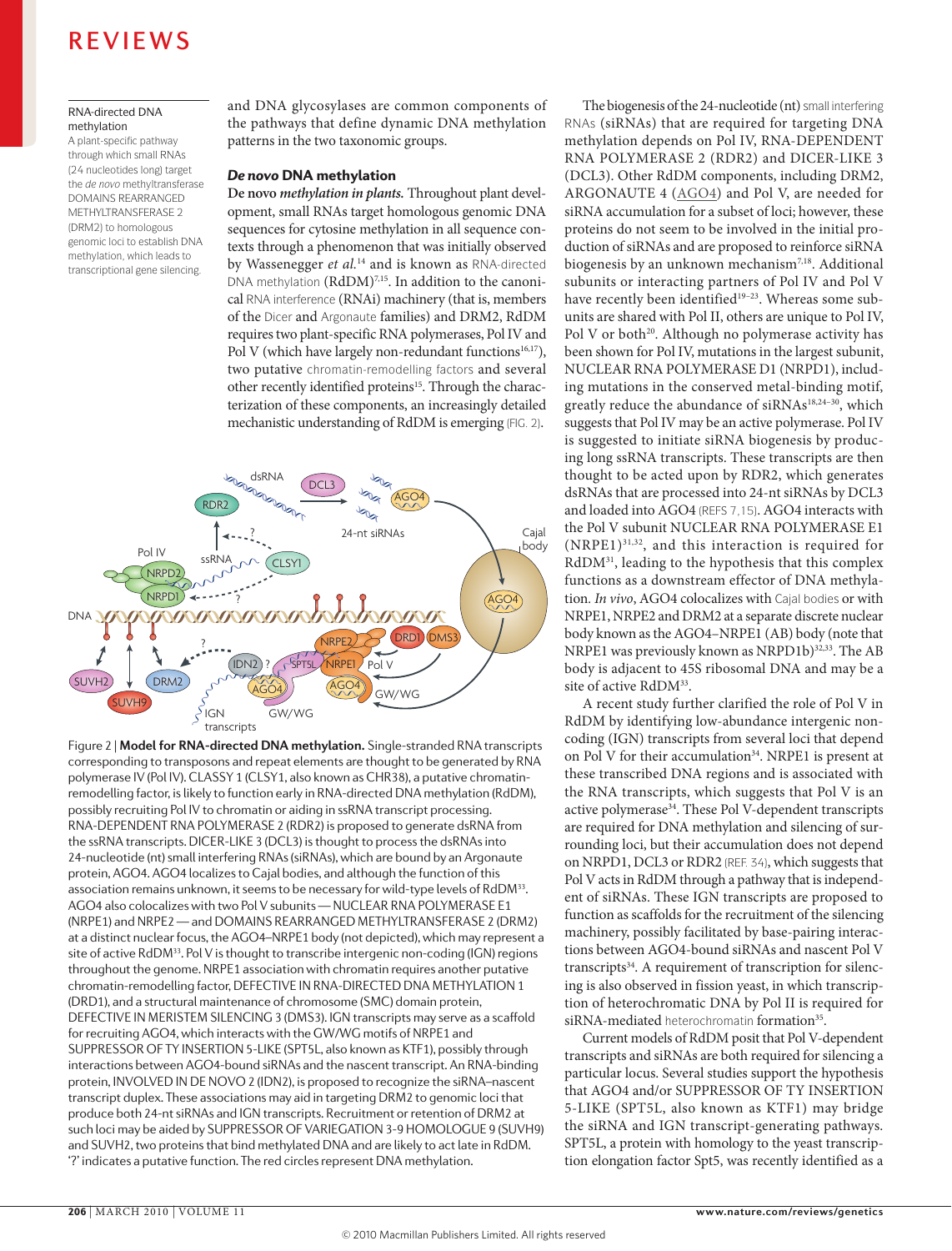### RNA interference

A process of post‑ transcriptional gene silencing in which small RNAs, often generated by the activity of an RNA‑dependent RNA polymerase and a Dicer endoribonuclease, are bound by Argonaute proteins and target cleavage of homologous mRNA transcripts.

### Dicer

An RNase III family endonuclease that processes dsRNAs into small interfering RNAs.

### Argonautes

Effector proteins of small RNA‑directed silencing. Small RNAs guide Argonautes to their RNA targets. Argonaute proteins are characterized by two domains — PIWI (a ribonuclease domain) and Piwi Argonaute and Zwille (PAZ; an ssRNA-binding module).

### Chromatin-remodelling factors

Proteins that have the capacity to remodel chromatin, often using the energy of ATP, so that gene transcription can be activated or silenced.

### Small interfering RNAs

20–25 nucleotide‑long RNAs that are generated from dsRNAs and serve as guides for the cleavage of homologous mRNAs in RNA interference or for the addition of chromatin modifications, including histone and DNA methylation at homologous genomic sequences in transcriptional gene silencing.

### Cajal bodies

Nuclear bodies that are associated with the maturation of ribonucleoprotein complexes.

### Heterochromatin

A densely packaged form of chromatin that is associated with repressive histone modifications, DNA methylation and gene silencing.

### Primordial germ cells

The population of embryonic cells from which germ cells are formed.

### Imprinted genes

Genes in which one allele is expressed in a parent-of-originspecific manner.

downstream effector of RdDM21,23,36. SPT5L and NRPE1 can both interact with AGO4 through a conserved GW/ WG motif (also known as an Ago hook motif) that is present in their carboxy-terminal regions<sup>23,31,32,36</sup>. In vivo, both SPT5L and AGO4 interact with Pol V-dependent transcripts<sup>36,37</sup>, prompting speculation that SPT5L serves as an adaptor protein that binds AGO4 and nascent Pol V transcripts, aiding in the recruitment of AGO4 to Pol V-transcribed loci. This interaction may also be required to recruit the silencing machinery, including DRM2, to establish DNA methylation.

Another factor that is thought to act as a downstream RdDM effector, INVOLVED IN DE NOVO 2 (IDN2), was recently identified<sup>38</sup>. IDN2 has homology with SUPPRESSOR OF GENE SILENCING 3 (SGS3), a protein that is involved in post-transcriptional gene silencing, and like SGS3, IDN2 contains an XS domain that can recognize dsRNAs with 5' overhangs<sup>38</sup>. A possible RNA substrate for IDN2 is the duplex that is formed between AGO4-bound siRNAs and Pol V non-coding transcripts<sup>38</sup>, which could also be a signal that aids in recruitment of DRM2 to establish DNA methylation.

In addition to Pol V-dependent transcripts, Pol IIdependent non-coding transcripts that are required for transcriptional gene silencing at some loci have recently been identified in a weak *nuclear RNA polymerase B2* (*nrpb2*) mutant, and these transcripts are also proposed to act as scaffolds for the recruitment of RdDM factors, including AGO4 and possibly Pol IV and Pol V<sup>39</sup>. Two genetic screens for RdDM factors provided further support for a role of Pol II in RdDM by identifying a conserved protein, DEFECTIVE IN MERISTEM SILENCING 4 (DMS4, also known as RDM4), that has similarity to the yeast protein known as interacts with Pol II (Iwr1)<sup>40,41</sup>. The precise relationship among Pol II, Pol V and Pol IV remains elusive, but these studies suggest they may be more intimately connected than previously thought.

Although the mechanisms through which Pol IV and Pol V are targeted to specific loci are poorly understood, several recent findings are beginning to shed light on these aspects of RdDM. DEFECTIVE IN RNA-DIRECTED DNA METHYLATION 1 (DRD1), a putative chromatin-remodelling factor<sup>42</sup>, and DMS3, an RdDM component with similarity to structural maintenance of chromosome (SMC) proteins<sup>38,43</sup>, are needed for NRPE1 chromatin association and for accumulation of IGN transcripts<sup>34,37</sup>, although how these components are targeted is unknown. In addition, the NRPB2 subunit of Pol II aids in the association of both NRPE1 and NRPD1 with chromatin, which suggests that Pol II-dependent transcripts, or the act of transcription, may recruit Pol IV and Pol V to specific loci<sup>39</sup>. Finally, a putative chromatin-remodelling factor, CLASSY 1 (CLSY1, also known as CHR38), may be involved at an early stage of siRNA production, possibly at the level of Pol IV or RDR2 activity<sup>44</sup>.

**De novo** *methylation in mammals.* Unlike in plants, DNA methylation in mammals covers most of the genome, with the main exception being CpG islands. This DNA methylation pattern is largely established during early embryogenesis, at around the time of implantation<sup>45,46</sup>, through the activity of [DNMT3A](http://www.uniprot.org/uniprot/O88508) and [DNMT3B](http://www.uniprot.org/uniprot/O88509)5,47,48. However, during post-implantation development, further epigenetic reprogramming occurs in primordial germ cells (PGCs). Following a wave of demethylation, which is required to erase DNA methylation imprints established in the previous generation, DNA methylation patterns are re-established at imprinted loci and transposable elements (TEs) during gametogenesis by DNMT3A and a non-catalytic para-logue, DNMT3-like ([DNMT3L](http://www.uniprot.org/uniprot/Q9CWR8))<sup>5,12,47,48</sup>. Recent studies suggest that DNA methylation may be targeted to TEs and imprinted genes during germ cell development through different mechanisms, with targeting to TEs involving Piwi-interacting RNAs (piRNAs) (discussed later) and targeting to imprinted genes involving interactions between DNMT3L and unmethylated histone 3 lysine 4 (H3K4) tails.

Biochemical purification of DNMT3L led to the discovery that DNMT3L interacts with unmethylated H3K4 tails through its cysteine-rich ATRX–DNMT3– DNMT3L (ADD) domain<sup>49,50</sup>. As DNMT3L also interacts with DNMT3A12,49, a model was proposed in which DNMT3L binds unmethylated H3K4 tails and recruits the DNMT3A2 isoform to specific loci, including imprinted loci<sup>49,51</sup> (FIG. 3). Indeed, an inverse relationship between H3K4 methylation and allelespecific DNA methylation has been reported at several imprinted loci<sup>52-55</sup>. Further supporting this model, an oocyte-specific H3K4 demethylase<sup>56</sup>, lysine demethylase 1B (KDM1B), was recently shown to be required for the establishment of DNA methylation at several differentially methylated regions (DMRs) that are associated with imprinted genes during oogenesis<sup>56</sup>, and defects in DNA methylation at such loci resulted in a loss of imprinting in developing embryos<sup>56</sup>. This model is also consistent with studies that show that H3K4 methylation seems to be anticorrelated with DNA methylation in multiple mammalian cell types $57-61$  and with findings that H3K4 dimethylation and trimethylation are anticorrelated with DNA methylation in plants<sup>62</sup>.

There is also evidence that, in addition to DNMT3A and DNMT3L, transcription across DMRs is required for imprinting 63. Chotalia *et al.*63 showed that such transcription occurs during oocyte growth (before or around the time when *de novo* methylation occurs) and is required for the establishment of DNA methylation, at least at the imprinted guanine nucleotide-binding protein, α-stimulating (*Gnas*) locus<sup>63</sup>. These findings led to the proposal that the act of transcription, or the transcripts themselves, may alter the chromatin structure of imprinted loci and/or recruit the histone-modifying enzymes and DNA methyltransferases that are required for establishing DNA methylation imprints<sup>63</sup>.

Mechanistic insights into how *de novo* methyltransferases function once they are targeted to a particular locus have been provided by several biophysical studies that focused on the interaction between DNMT3L and DNMT3A. Co-crystallization of the C-terminal regions of DNMT3A and DNMT3L revealed a tetrameric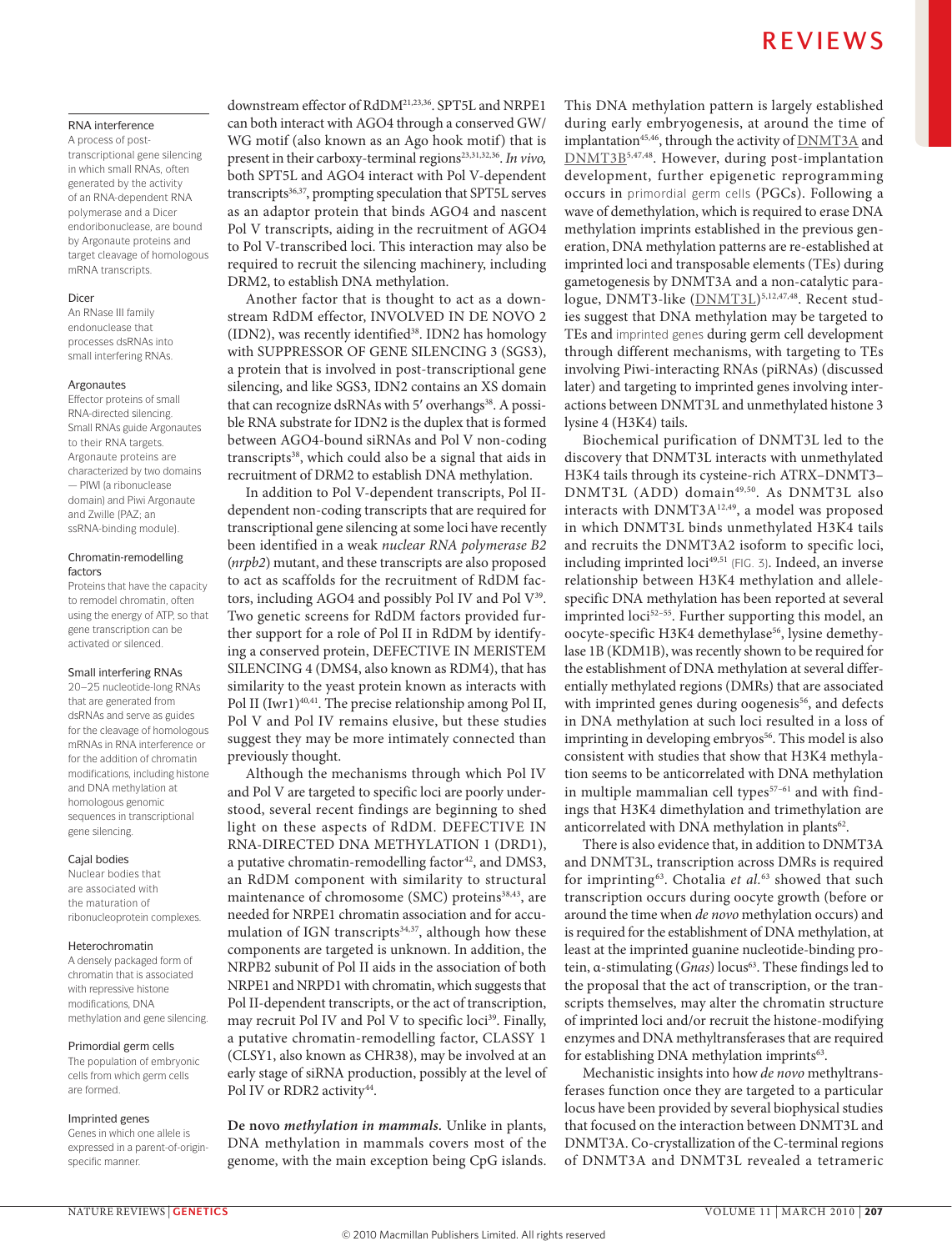

**Nature Reviews** | **Genetics** Figure 3 | **Model of recruitment of the** *de novo* **methylation machinery by unmethylated histone 3 lysine 4 tails.**  The amino-terminal domain of DNA methyltransferase 3-like (DNMT3L, shown as 3L) possesses a cysteine-rich domain that interacts with unmethylated histone 3 lysine 4 (H3K4) tails, and this interaction is proposed to recruit or activate the DNMT3A2 isoform. The carboxy-terminal domains of DNMT3L and DNMT3A (shown as 3A) form a tetrameric complex in which two DNMT3A proteins interact with each other and are flanked by two DNMT3L proteins. The DNMT3A active sites (red stars) are thought to be separated by approximately one helical turn and therefore could catalyse methylation (red circles) on opposite DNA strands ~10 bp apart. After being recruited to a specific locus, the DNMT3L–DNMT3A tetramer might be able to oligomerize, which could result in an ~10 bp periodic pattern of DNA methylation along the same DNA strand.

complex that positions two DNMT3A proteins such that their active sites are adjacent to one another<sup>51</sup>. Two DNMT3L proteins are located on either side of the DNMT3A dimer and residues of DNMT3L may stabilize the active site loop in DNMT3A<sup>51</sup>, which could account for the observed stimulatory effect of DNMT3L on DNMT3A and DNMT3B activity 64,65. Superimposition of the DNMT3A C-terminal structure with that of the bacterial M.*Hha*I methyltransferase complexed with DNA<sup>66</sup> provided a model in which the two DNMT3A active sites are separated by approximately one helical DNA turn, which suggests that each tetrameric complex could simultaneously methylate two cytosine residues at a defined spacing of  $8-10$  bp<sup>51</sup>. This tetrameric complex was subsequently shown to oligomerize on DNA substrates, forming a filamentous nucleoprotein complex<sup>67</sup> (FIG. 3).

Consistent with the determined structural parameters, a periodicity for DNA methylation on opposite strands of a DNA duplex as well as along the same strand of DNA was observed *in vitro* through bisulphite sequencing analyses<sup>51,67</sup>. In vivo, the spacing of CG dinucleotides at many DMRs is also consistent with an  $\sim$ 8-10 bp periodicity<sup>51</sup>, as is the finding that CG dinucleotides at an 8 bp spacing are overrepresented across the human genome68,69 and, to a lesser extent, across the mouse genome68. As DNMT3A seems to be a non-processive  $DNA$  methyltransferase<sup>70</sup>, the formation of an oligomer could help to explain the observed periodic pattern of DNA methylation. Whether oligomerization occurs *in vivo* remains unknown, but it is tempting to propose a model in which interactions between DNMT3L and unmethylated H3K4 tails, or possibly between DNMT3A and other histone modifications or histone methyltransferases, might target and set the register for oligomerization of tetramers consisting of DNMT3A and DNMT3L, resulting in an ~8–10 bp periodicity.

In *A. thaliana*, nucleotide-resolution DNA methylation mapping revealed an element of periodicity for DNA methylation. For CHH methylation (which is mostly controlled by DRM2), a period of  $\sim$ 10 bp was observed genome wide<sup>8</sup>, suggesting that the periodicity observed for DNMT3A may be a common feature of *de novo* methyltransferases and that it may also occur on a genome-wide scale in mammals. For CHG methylation (which is mostly controlled by CMT3), a period of approximately the size of a nucleosome, 167 nt, was found<sup>8</sup>, which is consistent with the chromodomain in CMT3 interacting with methylated H3 tails<sup>71</sup>.

In addition to interactions with unmethylated H3K4 tails, other mechanisms for targeting DNA methylation to specific loci throughout the genome shape the overall methylation landscape during mammalian development. These include interactions between DNMT3A and DNMT3B and the histone methyltransferases G9a, enhancer of zeste homologue 2 (EZH2), suppressor of variegation 3-9 homologue 1 (SUV39H1) and SET domain bifurcated 1 (SETDB1)<sup>5</sup>. More recently, Zhao *et al.*72 showed that symmetric methylation of histone 4 arginine 3 (H4R3me2s) by protein arginine *N*-methyltransferase 5 (PRMT5) can recruit DNMT3A to the human β-globin locus, which is required for the DNA methylation and silencing of this gene. *In vitro* characterization of the interaction between the H4R3me2s modification and DNMT3A showed that the ADD domain of DNMT3A is sufficient to mediate this interaction<sup>72</sup>. Although histone arginine methylation has been implicated in gene silencing<sup>73</sup>, this finding is the first direct link between arginine methylation and DNA methylation.

### Bisulphite sequencing

A technique in which the treatment of DNA with bisulphite, which converts cytosines into uracils but does not modify methylated cytosines, is used to determine the DNA methylation pattern.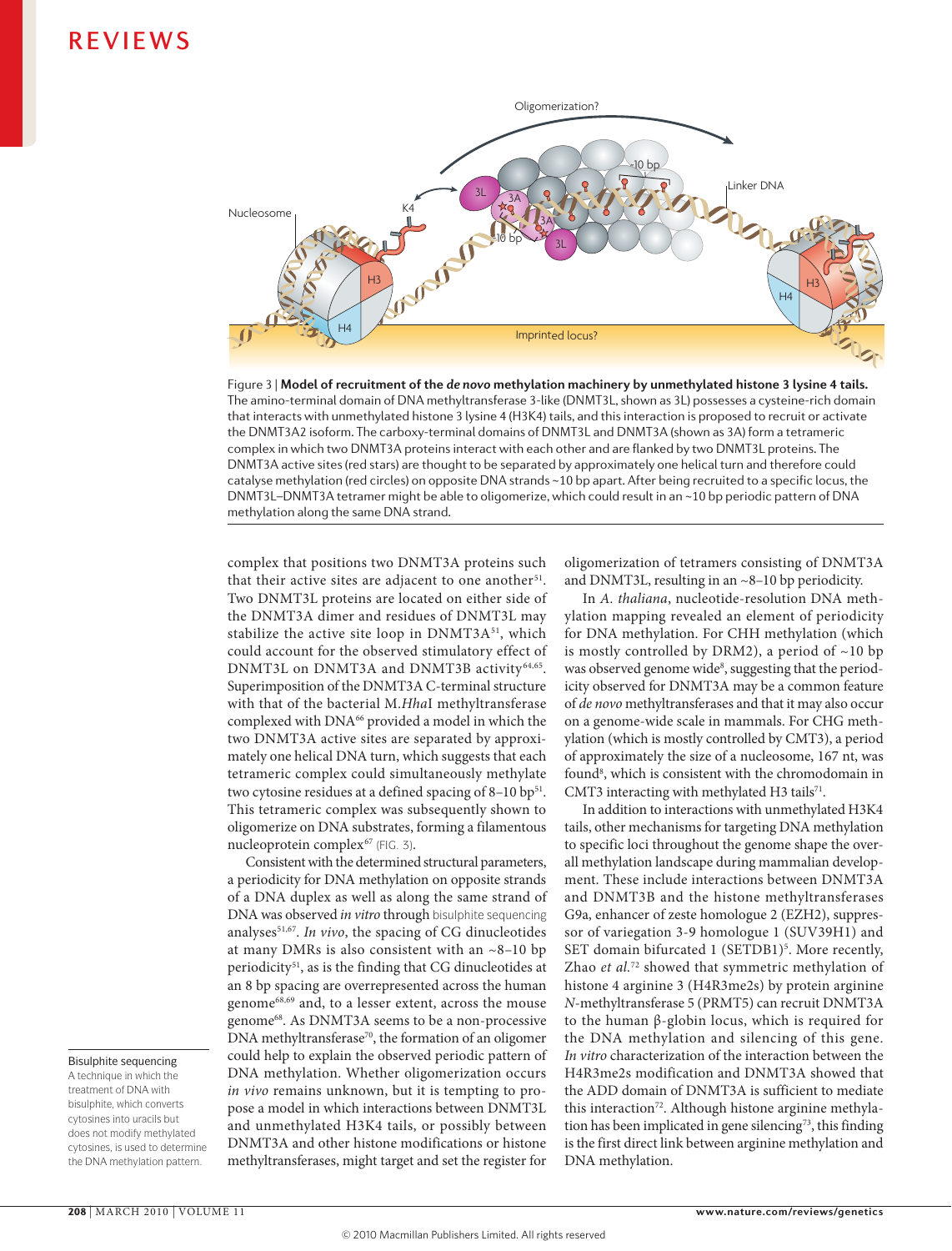### DNA methylation in reproductive cells

Transposons and other repetitive DNA elements are highly abundant in plant and mammal genomes. Owing to the high risk TEs pose to genome integrity, their expression must be tightly regulated. Such control is particularly important in cells that transmit genetic information to the subsequent generation. In plants and mammals, such elements are targeted by the *de novo* methylation machinery and are maintained in a methylated and silenced state. Recent evidence suggests that in mammals, like in plants, small RNAs have an important role in targeting transposons for methylation.

*RdDM in plant reproductive cells.*In plants, DNA methylation patterns seem to be maintained in a multigenerational manner, which has led to the view that DNA methylation in plants is quite static. However, several complementary studies have shown that transposon reactivation and genome-wide losses of DNA methylation occur during male and female gametogenesis, respectively, indicating that DNA methylation patterns in plants are dynamic during development. This hypomethylation is similar to the global demethylation observed in PGCs and on the paternal genome during mammalian development<sup>47,48</sup>. These recent studies suggest that in *A. thaliana*, these changes may reinforce transposon silencing in the sperm and egg cells<sup>74-76</sup> (FIG. 4).

During male gametogenesis, tricellular pollen grains that contain a vegetative nucleus and two sperm cells are produced<sup>77</sup> (FIG. 4Ba). Analysis of transposon expression in different plant tissues revealed that transposons, which are methylated and silenced in most tissues, are expressed and mobile in pollen<sup>74</sup>. In the pollen grain, transposon reactivation seems to be restricted to the vegetative nucleus. This is a key distinction, as the sperm cells, but not the vegetative nucleus, provide genetic information to subsequent generations<sup>77</sup> and therefore their genome integrity must be protected. Consistent with decreased DNA methylation and transposon activation, several RdDM components are downregulated in pollen74,78, and DECREASE IN DNA METHYLATION 1 ([DDM1\)](http://www.arabidopsis.org/servlets/TairObject?id=134574&type=locus), a chromatin-remodelling factor that is required for maintenance of CG methylation<sup>79</sup>, seems to be excluded from the vegetative nucleus<sup>74</sup>. Sequencing of siRNA populations from pollen and isolated sperm cells showed an increase in 21-nt siRNAs in sperm cells<sup>74</sup>. As these siRNAs correspond to transposons that do not seem to be expressed in the sperm cells, it was postulated that siRNAs generated in the vegetative nucleus might travel to the sperm cells and reinforce silencing by an unknown mechanism<sup>74</sup> (FIG. 4Ba).

The two sperm cells fertilize the central cell and the egg cell of the multicellular female gametophyte in a double fertilization event that generates the embryo and the endosperm, respectively<sup>77</sup> (FIG. 4B,C). Although previous studies have documented decreased DNA methylation at discrete imprinted loci in endosperm<sup>77</sup>, two recent studies show that endosperm DNA methylation is reduced genome-wide, and this reduction is likely to originate from demethylation in the central cell nucleus of the female gametophyte<sup>75,76</sup>. These findings are in line with observations that chromatin seems to be less condensed in endosperm nuclei<sup>80</sup>. Despite this global decrease in DNA methylation, Hsieh *et al.*75 found increased CHH methylation in both the endosperm and embryo tissues relative to adult shoot tissue and suggest that this hypermethylation could result from enhanced RdDM. Consistent with these findings, profiling of Pol IV-dependent siRNA levels in different plant tissues shows that maternal-derived siRNAs accumulate to high levels in the endosperm<sup>81</sup>. Analogous with the model of reinforced silencing in the male gametophyte<sup>74</sup>, these findings led to the suggestion that siRNAs potentially generated in the central cell may reinforce silencing in the egg cell and possibly in the developing embryo<sup>75</sup> (FIG. 4B,C).

As potentially deleterious transposition events occurring in the sperm or egg cells would be inherited in subsequent generations, demethylation during gametogenesis may function to reveal TEs in the genome that have the potential to be expressed and may arm siRNAbased pathways to ensure that these elements are efficiently silenced. Such a mechanism would be inherently adaptable, as newly integrated transposons would also be expressed, leading to siRNA production and the establishment of silencing. Interestingly, Teixeira *et al.*<sup>82</sup> recently showed that siRNA-producing loci, unlike other regions of the *A. thaliana* genome, can be remethylated in all sequence contexts when methylation is lost in previous generations, suggesting a dynamic role for RdDM in correcting DNA methylation defects. However, remethylation to approximately wild-type levels was only observed after multiple generations, as is the case when newly inserted transgenes become silenced. It is tempting to speculate that decreased methylation and transposon reactivation during gametogenesis might be required to generate siRNA signals and allow the observed re-establishment of silencing.

*piRNAs in mammalian germ cells.* A small RNA pathway is also required for silencing some transposons in mammals during male gametogenesis (FIG. 5). Whereas RdDM in plants uses 24-nt siRNAs, transposon control in mammals uses 25–30-nt piRNAs, which were initially identified in *Drosophila melanogaster* 83. In *D. melanogaster*, piRNAs bound by the Piwi clade of Agos guide cleavage of transposon transcripts, which results in posttranscriptional gene silencing<sup>84</sup>. This clade of Agos is highly conserved in animals<sup>85</sup> and initial genetic analysis in mammals and flies suggested that roles for piRNAs in germ cell development and transposon silencing were also conserved<sup>84</sup>. But early studies of mammalian piRNA populations revealed that, unlike in *D. melanogaster*, mammalian piRNAs were not enriched for repetitive regions of the genome<sup>86,87</sup>, leaving it unclear whether mammalian piRNAs function to silence transposons. However, subsequent analyses of piRNA populations isolated at earlier stages of mouse development revealed an enrichment in repetitive DNA sequences<sup>88–90</sup>. These piRNA populations possess the characteristic sequence properties of primary piRNAs<sup>88-90</sup> and secondary piRNAs<sup>88,90</sup>, which suggests that they are generated by a mechanism

#### Vegetative nucleus

The nucleus of a terminally differentiated vegetative cell. It does not contribute genetic information to subsequent generations.

### Gametophyte

A multicellular structure that is generated from a haploid spore through mitotic cell divisions and contains the male or female gamete.

### Endosperm

The product of fertilization of the central cell of the female gametophyte. It is present in the seeds of most flowering plants and provides nutrition to the developing embryo.

### Primary piRNAs

(Primary Piwi‑interacting RNAs.) The products of piRNA precursor transcript processing. These piRNAs have a preference for a 5′ uridine.

### Secondary piRNAs

(Secondary Piwi‑interacting RNAs.) The products of a ping‑pong amplification cycle. These piRNAs are antisense to primary piRNAs and have a preference for an adenine at position 10.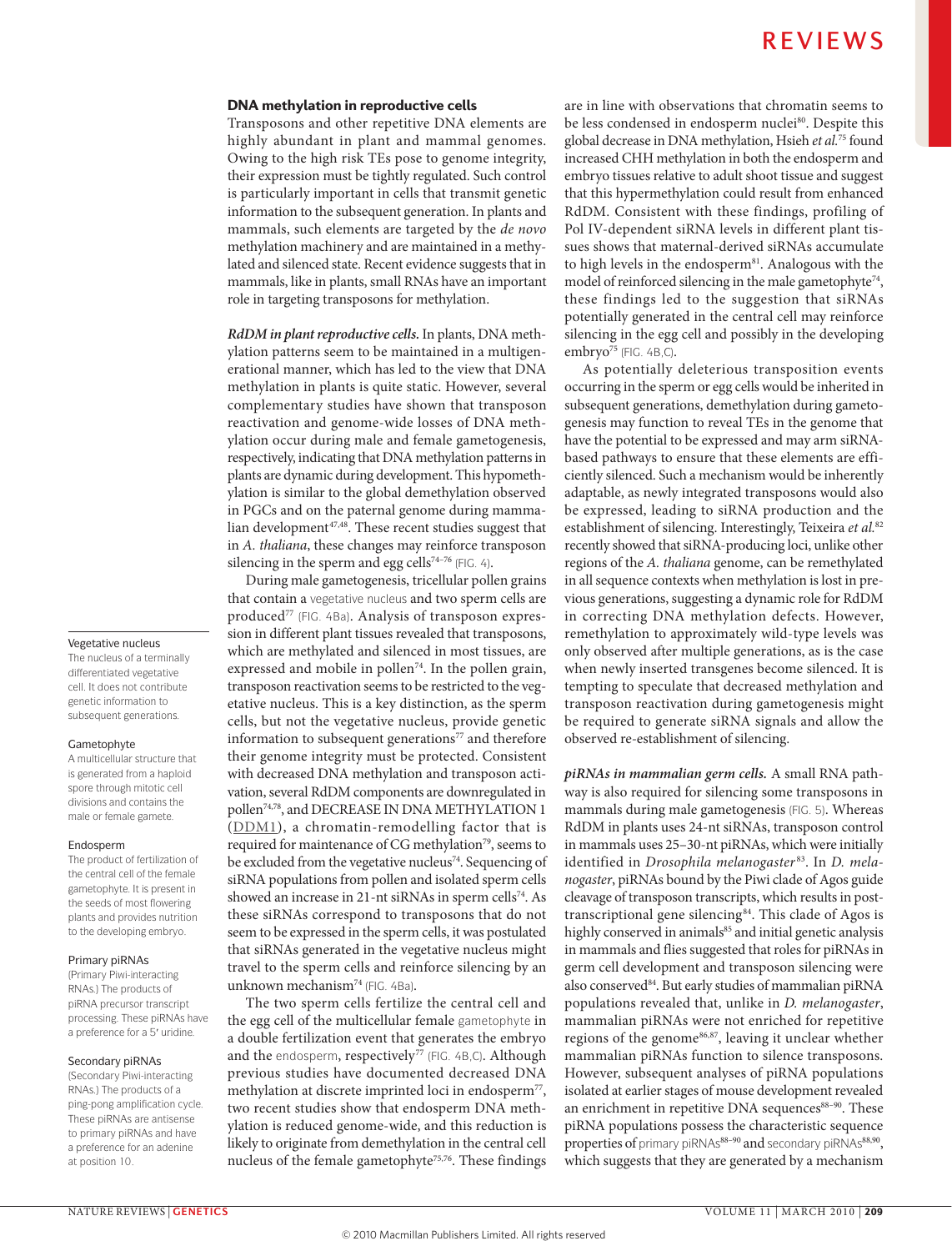

**Nature Reviews** | **Genetics** Figure 4 | **DNA methylation changes during plant development. A** | Diagram of an *Arabidopsis thaliana* flower. A stamen (St) and ovule (Ov) are labelled. **Ba** | Male gametogenesis occurs in stamens and generates tricellular pollen grains that contain a vegetative nucleus (VN) and two sperm cells (SCs). The model shows that transposon reactivation and small interfering RNA (siRNA) production take place specifically in the VN. These siRNAs may travel to the SCs to reinforce transposon silencing. **Bb** | Female gametogenesis occurs in ovules and produces a multicellular gametophyte with three antipodal cells (ACs), two synergid cells (labelled with 'Syn'), one egg cell (EC) and a diploid (2n) central cell nucleus (CCN)<sup>77</sup>. The model shows that siRNAs are found in the CCN, possibly as a consequence of global demethylation. These siRNAs may travel to the EC to reinforce silencing. Reinforced silencing in the sperm and egg cells could account for the observed hypermethylation of the embryo. **c** | Fertilization of the EC and CCN generate the embryo and endosperm, respectively. The embryo will give rise to the mature *A. thaliana* plant, whereas the endosperm is a terminally differentiated tissue. Imprinting is observed in the endosperm, which nourishes the embryo and is therefore analogous to the placenta in mammals, in which imprinting also occurs. In plants, maternal imprinting results from demethylation in the CCN by the DEMETER (DME) glycosylase, which is likely to account for the observed hypomethylation in this tissue. After fertilization, the unmethylated (white circles) maternal alleles are expressed in the endosperm, whereas the paternal allele is methylated (black circles) and silent.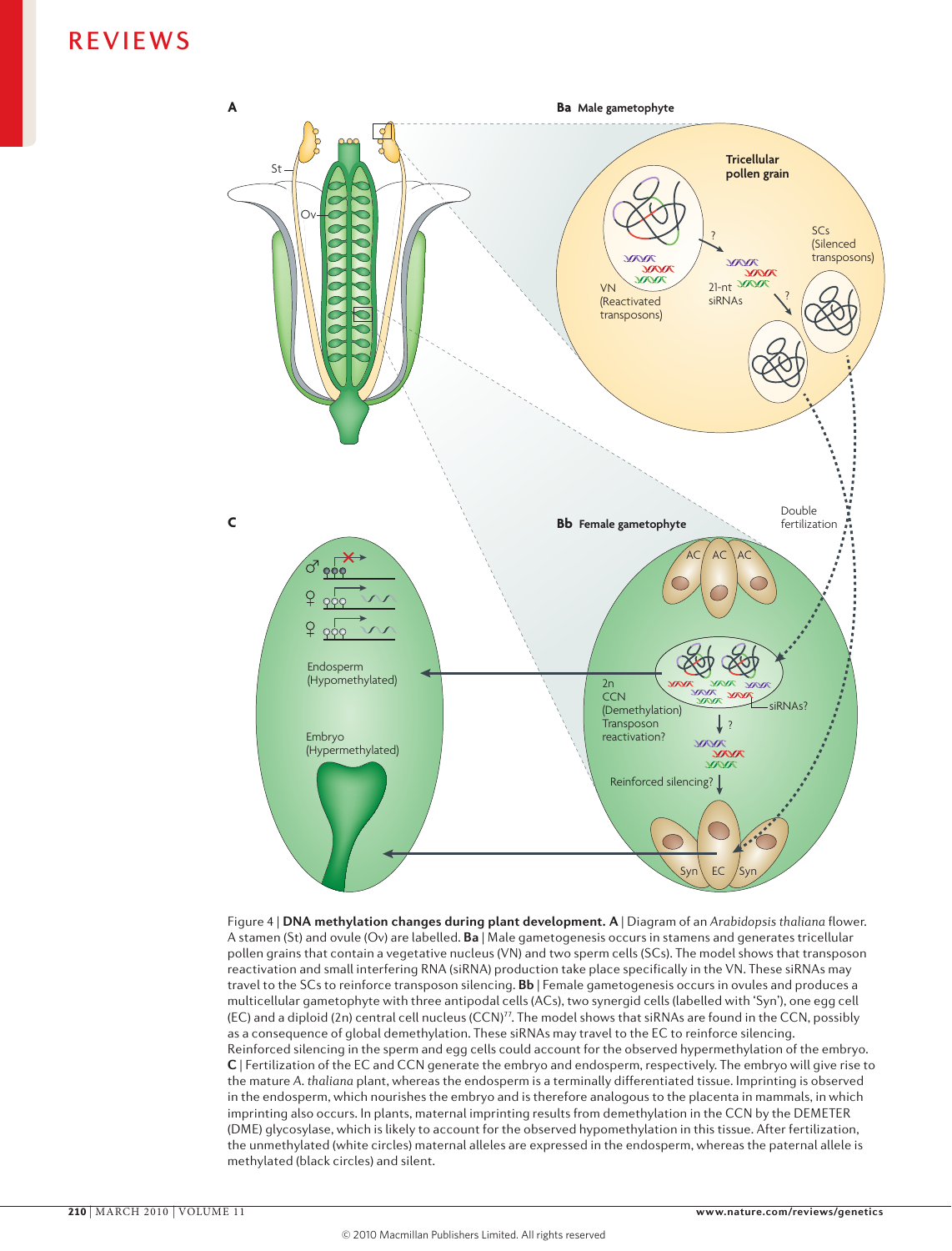

**Nature Reviews** | **Genetics** flies, Piwi-interacting RNAs (piRNAs) are proposed to arise through a ping-pong amplification cycle that produces primary Figure 5 | **Piwi-interacting RNAs and male gametogenesis. a** | The ping-pong amplification model. In mammals, as in piRNAs with a 5′ uridine (U) and secondary piRNAs with an adenine (A) at position 10. In mammals, transposon transcripts, mainly sense oriented, are the presumed substrates for primary piRNA production<sup>90</sup>. Cleavage of these transcripts produces primary piRNAs that are proposed to preferentially associate with cytoplasmic MILI (also known as PIWIL2)<sup>90</sup>. MILI, which is bound with sense piRNAs, cleaves antisense transcripts, producing secondary piRNAs that preferentially associate with cytoplasmic and nuclear MIWI2 (also known as PIWIL4)<sup>90</sup>. Nuclear MIWI2, which is bound with antisense piRNAs, cleaves sense transposon transcripts, producing more primary piRNAs. piRNA complexes are also proposed to guide DNA methylation to homologous genomic loci by potentially interacting with nascent transposon transcripts and directly or indirectly recruiting *de novo* methyltransferases, possibly complexes of DNA methyltransferase 3A (DNMT3A, shown as 3A) and DNMT3-like (DNMT3L, shown as 3L). MILI and MIWI2 contain symmetrical dimethylarginines and interact with Tudor domain-containing (TDRD) proteins. **b** | Model for transposon silencing during male gametogenesis. Genome-wide demethylation (embryonic day (E)10.5–E13.5) in primordial germ cells (PGCs) erases DNA imprints and could briefly reactivate transposons. *De novo* methylation and paternal imprinting are observed in testes from E14.5 until birth. Consistent with prior transposon expression, piRNAs bound to MILI and MIWI2 (expressed by E12.5 and E15.5, respectively) are enriched for transposon sequences during this time period and are proposed to facilitate targeted re-establishment of DNA methylation at transposons. Although less well-studied then in male germ cells, Piwi Argonautes are expressed in the female germ cells of flies, mammals<sup>84</sup>, frogs<sup>180</sup> and silkworms<sup>181</sup>, and piRNAs are present in the ovaries of flies<sup>182</sup> and silkworms<sup>181,183</sup> and in the oocytes of frogs<sup>184</sup>. Arg, arginine; Me, methyl group.

that is similar to the ping-pong amplification model initially proposed in *D. melanogaster*<sup>91,92</sup> and that they are indeed involved in the post-transcriptional silencing of transposons (FIG. 5a).

In mammals, decreases in DNA methylation and increases in expression were observed at several TEs in two Piwi clade mutants, *Mili* (also known as *[Piwil2](http://www.ncbi.nlm.nih.gov/gene/57746)*) and *Miwi2* (also known as  $P_i$ *iwil4*)<sup>89,93</sup>, which suggests that piRNAs silence transposons at both the transcriptional and post-transcriptional levels. However, these initial methylation studies were carried out at a developmental stage that was many mitoses after the establishment of DNA methylation, which occurs after a wave of genomewide demethylation in PGCs (FIG. 5b). Therefore it could not be determined whether methylation defects were occurring at the level of maintenance or *de novo* methylation. Two recent studies provide compelling evidence that piRNAs are indeed involved in *de novo* methylation by showing that DNA methylation defects in *Mili* mutants occur at the stage in development at which de novo methylation in male germ cells is observed<sup>88</sup> and that piRNA populations from this time period are highly enriched in transposon sequences<sup>88,90</sup>. Aravin *et al.*<sup>90</sup> further show that piRNAs are present in DNMT3L mutants, which suggests that the piRNA pathway acts upstream of *de novo* methylation.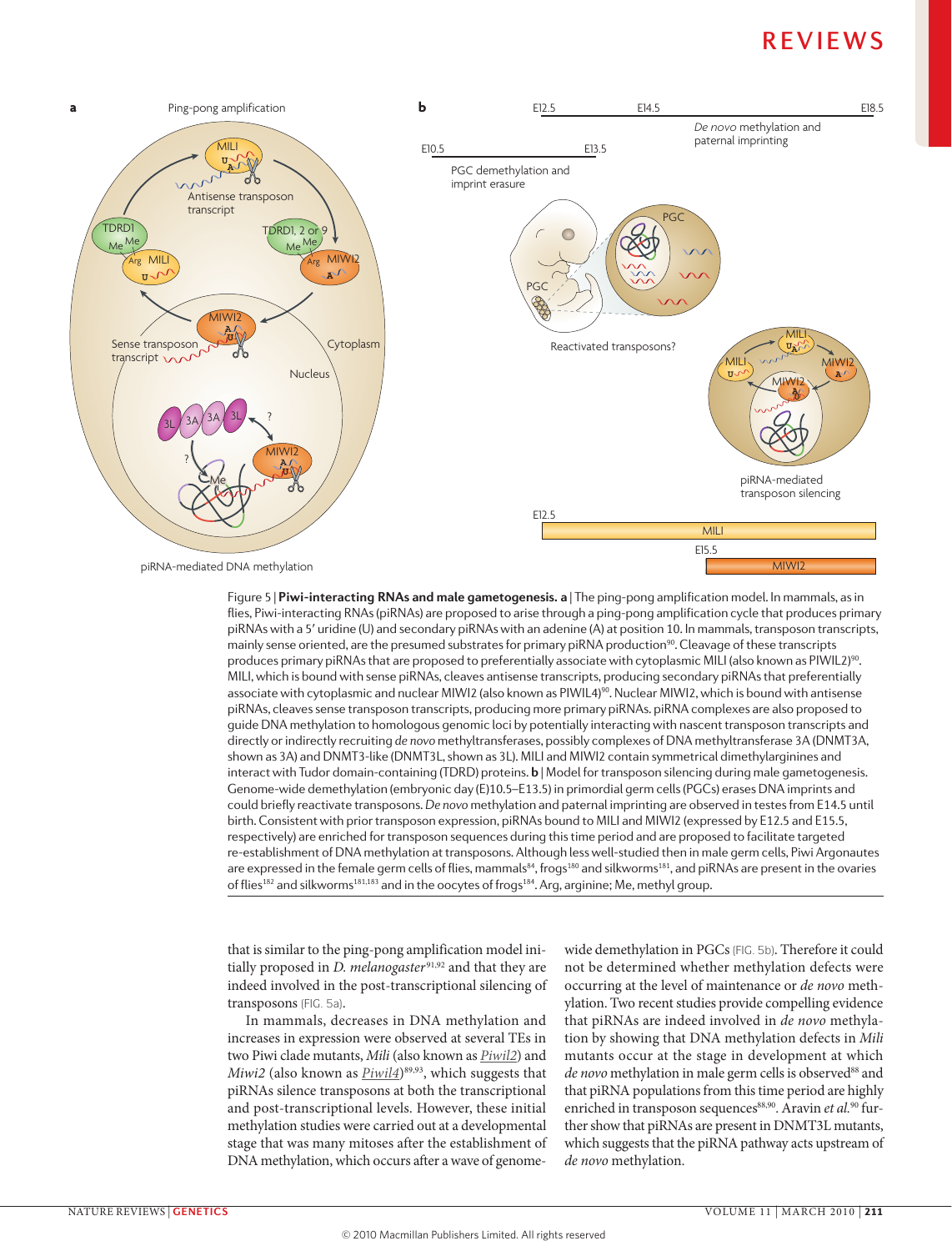

**Nature Reviews** | **Genetics** through interactions with ubiquitin-like plant homeodomain and RING finger domain 1 (UHRF1) — a SET- or Figure 6 | **Maintenance of DNA methylation in plants and mammals. a** | Model depicting the maintenance of CG methylation during replication. DNA methyltransferase 1 (DNMT1) is proposed to be recruited to replication foci RING-associated (SRA) domain protein that specifically interacts with hemimethylated DNA — and with proliferating cell nuclear antigen (PCNA). After being recruited, DNMT1 functions to maintain methylation patterns by restoring the hemimethylated DNA to a fully methylated state. In plants, DNA METHYLTRANSFERASE 1 (MET1, also known as DMT1) and the VARIANT IN METHYLATION (VIM, also known as ORTHRUS) family of SRA domain proteins, which are homologues of DNMT1 and UHRF1, respectively, are likely to function in a similar manner to maintain CG methylation patterns. Black and white circles represent methylated and unmethylated cytosines, respectively. **b** | Model depicting the maintenance of CHG methylation in plants. A reinforcing loop of DNA and histone methylation is proposed to maintain CHG methylation in plants. The CHROMOMETHYLASE 3 (CMT3) DNA methyltransferase maintains methylation in the CHG context, which is recognized by the SRA domain of the SUPPRESSOR OF VARIEGATION 3-9 HOMOLOGUE 4 (SUVH4, also known as KYP) histone methyltransferase (histone MT). SUVH4 catalyses histone 3 lysine 9 dimethylation (H3K9me2), a modification that is required for the maintenance of CHG methylation, and the chromodomain of CMT3 binds methylated H3 tails.

As in models for siRNA- and piRNA-mediated transposon control in *A. thaliana* and *D. melanogaster*, respectively, the demethylation in PGCs may reveal TEs with the potential to be expressed when hypomethylated. Such expression may lead to the production of piRNAs and the targeting of DNA methylation to homologous sequences throughout the genome (FIG. 5). It has been suggested that Piwi–piRNA complexes could interact with nascent transposon transcripts and directly recruit *de novo* methyltransferases (FIG. 5a). However, preliminary studies failed to show an interaction between Piwi Agos and DNMT3 proteins<sup>90</sup>. Alternatively, this recruitment could be indirect, first involving the recruitment of chromatin modifiers, which catalyse modifications that subsequently recruit the DNA methyltransferases<sup>94</sup>.

Recently, it was found that Piwi family members in mice95–98, *D. melanogaster* and *Xenopus laevis* contain symmetrical dimethylarginine modifications<sup>96</sup>. Methylated arginines can be recognized by Tudor domains, and purification of MILI-, MIWI (also known as [PIWIL1\)](http://www.uniprot.org/uniprot/Q9JMB7)- or MIWI2-containing complexes showed interactions with various Tudor domain-containing (TDRD) proteins95,97–100: [TDRD1](http://www.uniprot.org/uniprot/Q99MV1) was found to interact with MILI<sup>95,97-100</sup>, and TDRD1, TDRD2 (also known as **[TDRKH](http://www.uniprot.org/uniprot/Q80VL1)**) and **TDRD9** interacted with MIWI2 (REF. 97) (FIG. 5a). Like MILI, TDRD1 is required for DNA methylation and transposon silencing in mouse germ cells97,98. In *Tdrd1* mutants, there are changes in the profiles of MILI-bound piRNAs (which contain a higher proportion of non-transposon sequences $97,98$ ) and of MIWI2-bound piRNAs (which contain a lower proportion of antisense piRNAs<sup>97</sup>), which may explain the observed transposon reactivation.

### Maintenance of DNA methylation patterns

Once established, global DNA methylation patterns must be stably maintained to ensure that transposons remain in a silenced state and to preserve cell type identity.

*Maintenance of CG methylation.* In mammals, DNA methylation is maintained by DNMT1 (FIG. 6a). This methyltransferase is associated with replication foci and functions to restore hemimethylated DNA generated during DNA replication to the fully methylated state<sup>10</sup>. Early studies showed that DNMT1 is recruited to replication foci by an interaction with the proliferating cell nuclear antigen (PCNA) component of the replication machinery<sup>101</sup>. However, disruption of this interaction only resulted in a minor reduction in DNA methylation<sup>102-104</sup>. Recently, it was shown that DNMT1 also interacts with another chromatin-associated protein, ubiquitin-like plant homeodomain and RING finger domain 1 ([UHRF1\)](http://www.uniprot.org/uniprot/Q8VDF2) (FIG. 1) and that UHRF1 is required for the association of DNMT1 with chromatin<sup>105,106</sup>. Studies showing that mutations in UHRF1 cause severe decreases in DNA methylation<sup>105,106</sup> and that the SETor RING-associated (SRA) domain of UHRF1 specifically binds to hemimethylated CG dinucleotides<sup>105,107-110</sup> have led to a model in which UHRF1 recruits DNMT1 to hemimethylated DNA105,106. In addition, UHRF1 interacts with DNMT3A and DNMT3B<sup>111</sup>, which may suggest a role for UHRF1 in *de novo* methylation. Maintenance

### Tudor domain

A conserved protein motif that is able to recognize symmetrically dimethylated arginines.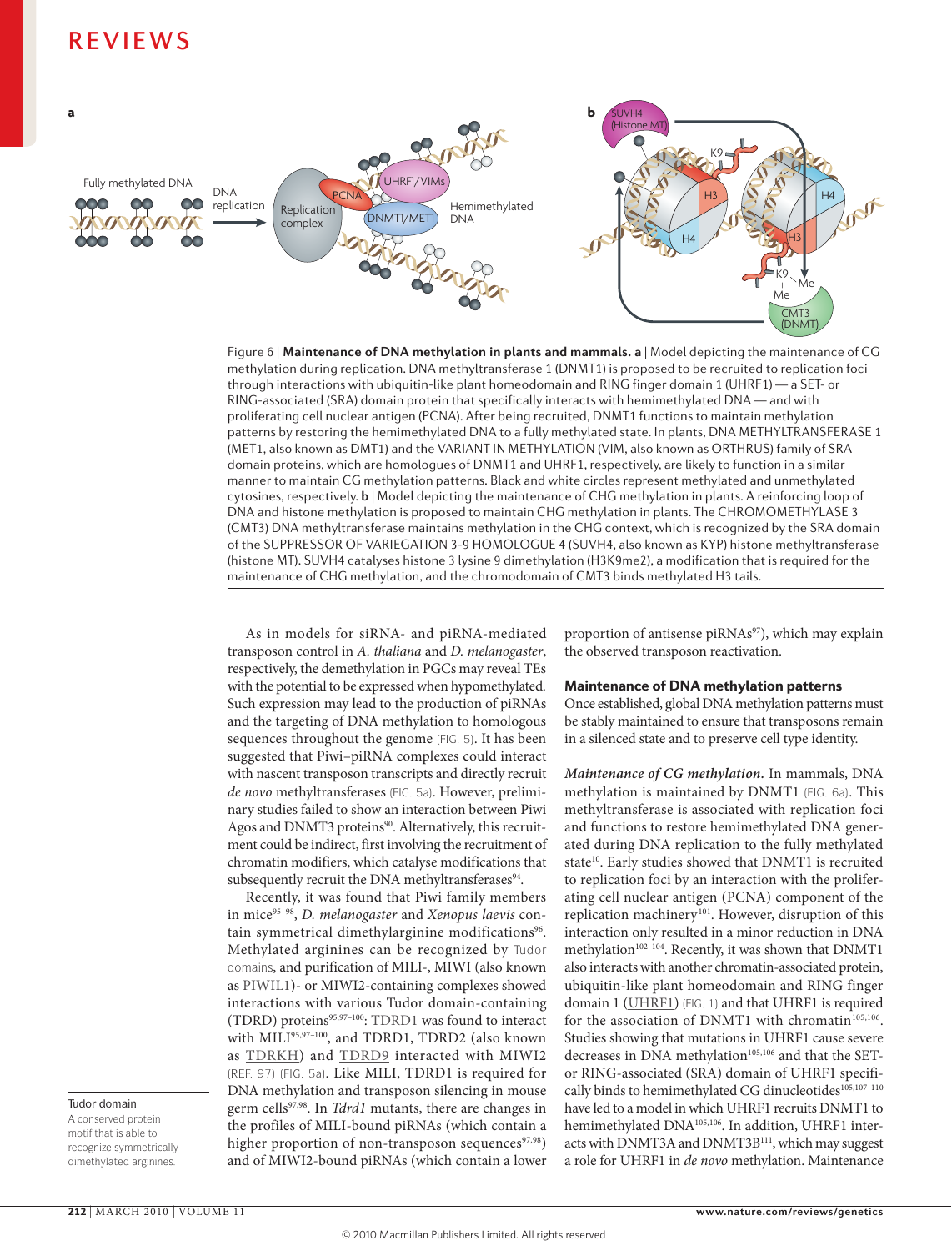of DNA methylation also requires the chromatinremodelling factor lymphoid-specific helicase 1 (LSH1, also known as  $\underline{\text{HEL}}$ <sup>112,113</sup>, although the mechanism through which LSH1 functions in DNA methylation remains unknown.

In plants, genetic analyses have shown that homologues of the above-mentioned mammalian proteins (FIG. 1) — MET1 (REF. 79), the VARIANT IN METHYLATION (VIM, also known as ORTHRUS) family of SRA domain proteins<sup>114,115</sup> and DDM1 (REFS 79,116) - are required for the maintenance of CG methylation, which suggests that plants and mammals maintain CG methylation in a similar manner. However, further work is needed to determine mechanistically whether these proteins are indeed functioning in a similar way to their counterparts in mammals. One known difference between plants and mammals is that mutations in DDM1, but not LSH1, cause a decrease in H3K9 methylation<sup>117,118</sup>, a modification that is highly correlated with DNA methylation and silencing in plants $^{119}$  and mammals $^5$ .

In *A. thaliana*, approximately one-third of genes have CG methylation in their coding region, which is maintained by MET1 (REFS 8,9,120,121). Unlike methylation at transposons, CG methylation in gene bodies does not seem to cause silencing, as these genes tend to be moderately expressed in many tissues<sup>9,121</sup>. Nonetheless, the expression of some body-methylated genes is upregulated in *met1* mutants<sup>121</sup>, and genes with high or low expression tend to lack body methylation, which suggests an interplay between transcription and body methylation. The presence of body CG methylation at some genes has also been reported in other invertebrate organisms, suggesting it may be a common feature of eukaryotic genomes<sup>6</sup>. Initial studies in A. *thaliana* postulated that body methylation might suppress the production of antisense transcripts from cryptic promoters<sup>121,122</sup>. However, increases in antisense transcripts in *met1* mutants were found to be rare and uncorrelated with body methylated genes9 . Therefore, the function of body methylation remains poorly understood.

*Maintenance of non-CG methylation in plants.* CHG methylation is thought to be maintained by a reinforcing loop involving histone and DNA methylation<sup>123</sup> (FIG. 6b). Genome-wide profiling of H3K9 and DNA methylation showed that these marks are highly correlated<sup>119</sup>. Furthermore, loss of CMT3, the DNA methyltransferase that is largely responsible for maintaining CHG methylation<sup>124,125</sup>, or SUPPRESSOR OF VARIEGATION 3-9 HOMOLOGUE 4 ([SUVH4](http://www.uniprot.org/uniprot/Q8GZB6), also known as KYP), the histone methyltransferase that is largely responsible for H3K9 dimethylation<sup>126-128</sup>, results in a dramatic decrease in DNA methylation<sup>126,127</sup>. Two other H3K9 histone methyltransferases, [SUVH5](http://www.uniprot.org/uniprot/O82175) and [SUVH6,](http://www.uniprot.org/uniprot/Q8VZ17) also contribute to global levels of CHG methylation<sup>129,130</sup>. The observed interdependence of DNA and histone modifications could arise from the multidomain structure of CMT3 and SUVH4 (FIG. 1). In addition to its histone methyltransferase domain, SUVH4 possesses an SRA domain that specifically binds CHG methylation<sup>123</sup>, which suggests that CHG methylation recruits SUVH4. In turn, CMT3 possesses a chromodomain that binds methylated histone H3 tails<sup>71</sup>, suggesting that histone methylation by SUVH4 may recruit CMT3. Such crosstalk between DNA and histone methylation is also observed in mammals and, in many cases, the connection between these modifications seems to involve protein–protein interactions between the histone and DNA methyltransferases<sup>5</sup>. Whether direct protein interactions between CMT3 and SUVH4 occur and aid in maintaining CHG methylation in plants is unknown.

Asymmetric DNA methylation is maintained by constant *de novo* methylation by DRM2 and RdDM. However, at some loci CHH methylation is controlled by CMT3 and DRM2 (REF. 131). Like the maintenance of CG and CHG methylation, RdDM requires proteins with SRA domains. SUVH9 and SUVH2 possess SRA domains that preferentially bind CHH and CG methylation, respectively, and these proteins are thought to act late in the RdDM pathway (FIG. 2), possibly functioning to recruit or retain DRM2 at loci targeted for methylation<sup>132</sup>.

### DNA demethylation

Although in most cases DNA methylation is a stable epigenetic mark, reduced levels of methylation are observed during development in plants and mammals. This net loss of methylation can either occur passively, by replication in the absence of functional maintenance methylation pathways, or actively, by removing methylated cytosines.

*Active demethylation in plants.* Active demethylation is achieved in plants by DNA glycosylase activity, probably in combination with the base excision repair (BER) pathway<sup>133,134</sup> (FIG. 7). DEMETER (DME)<sup>135</sup> and REPRESSOR OF SILENCING 1 (ROS1)<sup>136</sup> are the founding members of a family of DNA glycosylases in *A. thaliana* that also includes DEMETER-LIKE 2 (DML2) and DML3 (REFS 137,138). The *A. thaliana*  glycosylases recognize and remove methylated cytosines from dsDNA oligonucleotides, irrespective of sequence context *in vitro*137–141, and *in vivo*, mutations in these genes cause increased DNA methylation in all sequence contexts at specific genomic loci<sup>120,136-139,142,143</sup>. In general, DNA glycosylases involved in BER recognize and remove mutagenic substrates, including oxidized and alkylated bases, as well as T/G mismatches, which are often generated by deamination of methylated cytosines<sup>144</sup>. The DME/ROS1 family of glycosylases have homology to the helix–hairpin–helix-Gly-Pro-Asp (HhH-GPD) class of DNA glycosylases. They are bifunctional enzymes that can break both the *N*-glycosidic bond, removing the base, and the DNA backbone<sup>144,145</sup> (FIG. 7). In mammals, the resulting single-nucleotide gap is then acted on by DNA polymerase-β and DNA ligase IIIα to repair the DNA through the short-patch BER pathway. Homologues of these enzymes have not been identified in plants, raising the possibility that plants use enzymes that are involved in the long-patch BER pathway<sup>144</sup>.

Despite similar substrate specificity, the DME/ ROS1 glycosylases have distinct biological roles, with

### Base excision repair

A cellular mechanism that repairs damaged DNA and is initiated by the activity of DNA glycosylases.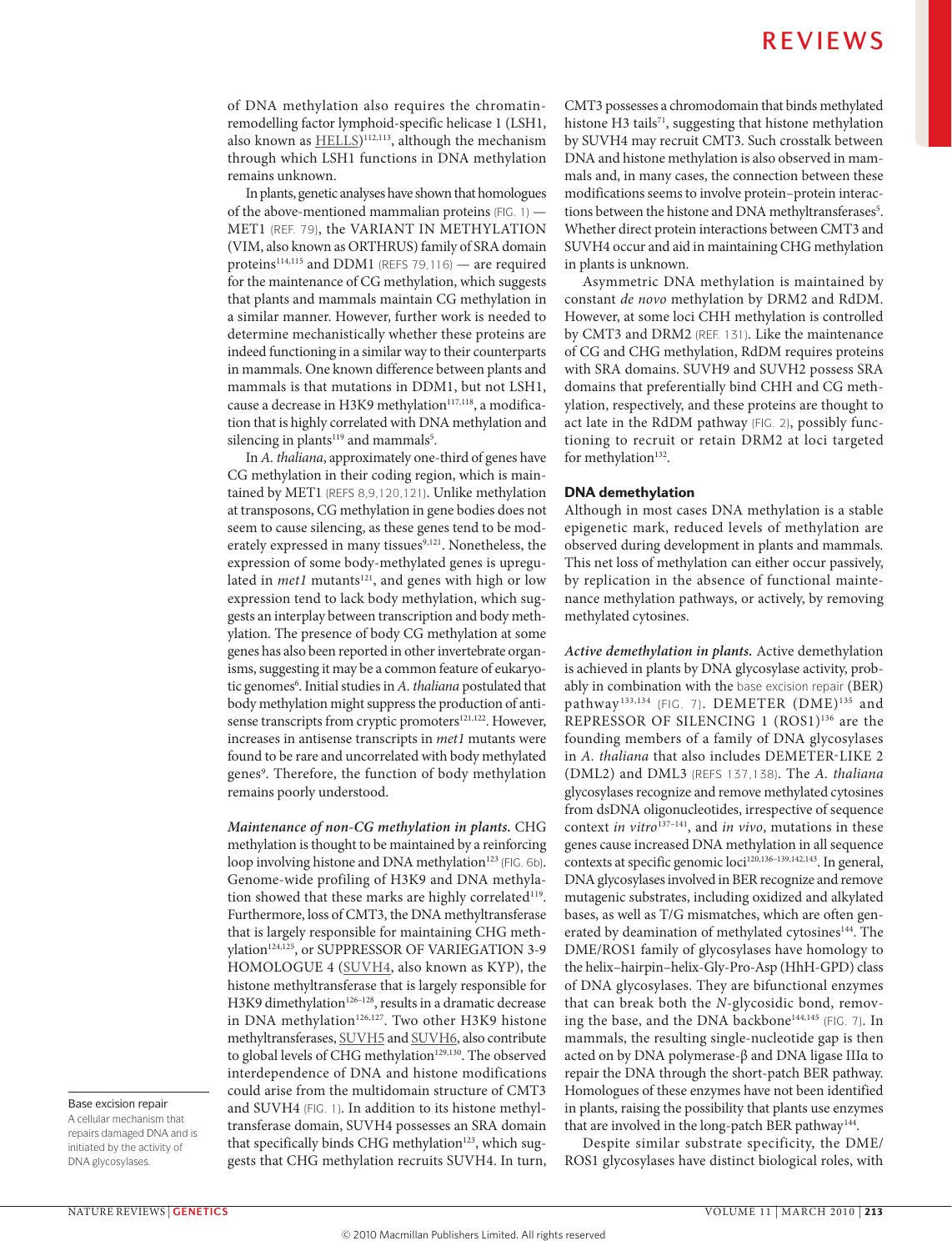



DME functioning during gametogenesis to establish imprinting<sup>77</sup> and the other family members functioning in vegetative tissues, possibly to counteract robust DNA methylation by the RdDM pathway<sup>137,142,143,146</sup>. Unlike in mammals, in which imprinting is established by the addition of methylation in an allele-specific manner and is observed in both the placenta and the developing embryo, in plants imprinting is restricted to the endosperm, the plant equivalent of the placenta<sup>77</sup>, and is established by allele-specific removal of DNA methylation by DME in the central cell before fertilization, such that only the maternal allele is expressed in the resulting endosperm<sup>77</sup> (FIG. 4C).

Until recently, DME was only known to activate the maternal alleles of three genes: *MEDEA*  (*MEA*)*, FLOWERING WAGENINGEN* (*FWA*) and *FERTILIZATION INDEPENDENT SEED 2* (*FIS2*), whereas in mammals ~80 imprinted genes have been identified (see '[Genomic Imprinting'](http://www.har.mrc.ac.uk/research/genomic_imprinting) at the Medical Research Council Harwell website). However, the genome-wide decrease in CG methylation observed in the endosperm was found to be largely dependent on DME, which suggests that this glycosylase acts as a global regulator of DNA methylation<sup>75,76</sup>. By comparing DNA methylation levels in embryo and endosperm tissues, Gehring *et al.*76 were able to identify DMRs and confirm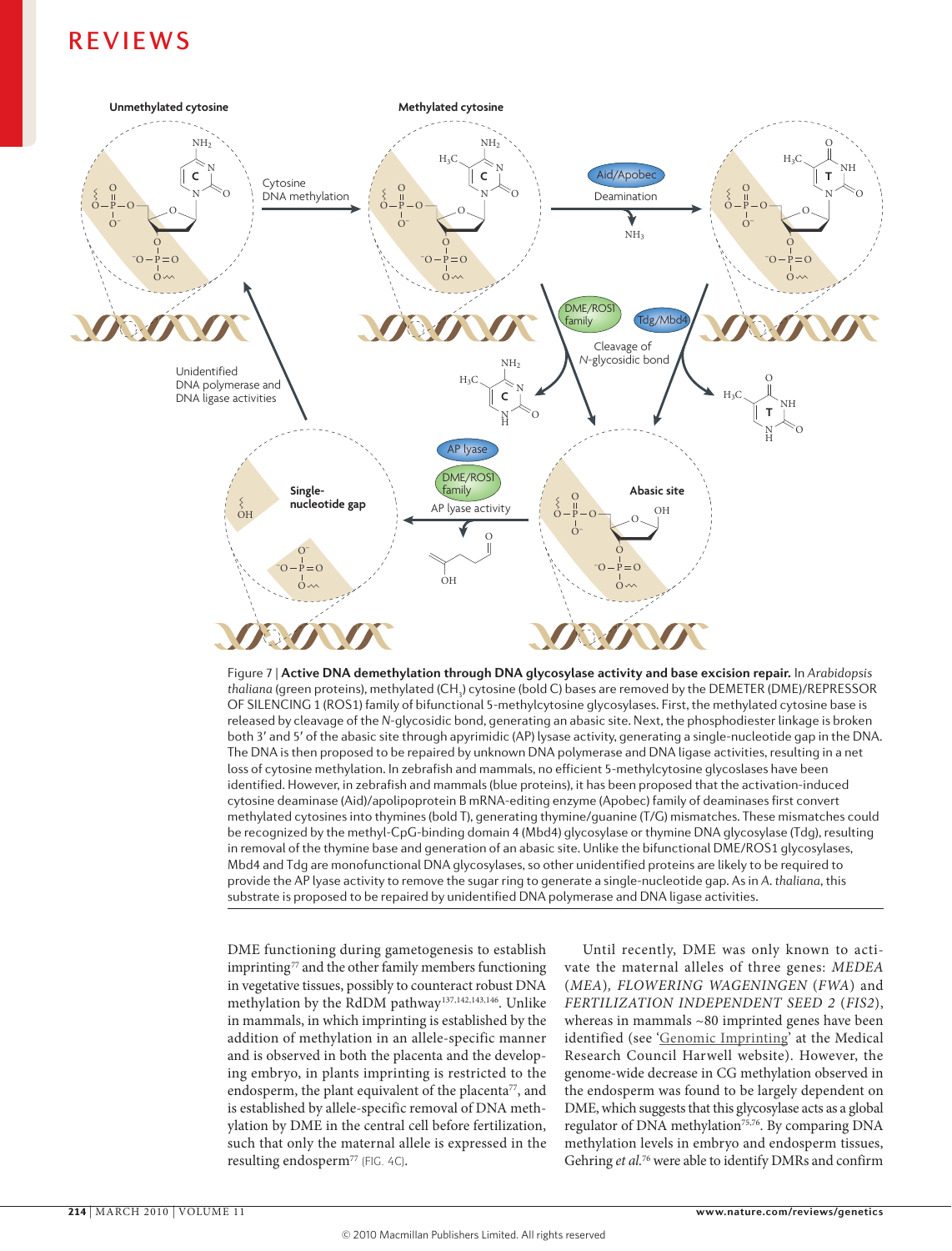parent-of-origin expression of five genes, doubling the number of known imprinted genes in *A. thaliana*. Approximately 40 other candidate imprinted genes were identified<sup>76</sup>, and although imprinting at these loci remains to be experimentally verified, these findings suggest that the number of imprinted loci may be more similar in plants and mammals than previously thought.

Recent characterization of Pol IV-dependent siRNA populations, which are generated from dispersed loci corresponding to >1% of the A. *thaliana* genome<sup>18,25</sup>, suggests that they may also be maternally imprinted<sup>81</sup>. After reciprocal crosses between two *A. thaliana*  ecotypes, siRNAs from the resultant silique tissue (which contains the developing embryos) were sequenced, and nearly all of the Pol IV-dependent siRNAs that could be uniquely distinguished between the two ecotypes were maternal in origin<sup>81</sup>. What causes these loci to be maternally imprinted, whether this imprinting requires DME and what function this massive extent of imprinting serves remain unknown. One hypothesis is that such maternal imprinting would allow recognition of self from non-self and have a suppressive effect on hybrids<sup>81</sup>. For example, maternal siRNAs could fail to target and silence a TE present in another *A. thaliana* ecotype or could target and silence a functional gene. Indeed, in *D. melanogaster*, piRNAs corresponding to TEs and other repeat sequences are maternally inherited — much like the Pol IV-dependent class of siRNAs in *A. thaliana* — and if female flies lacking piRNAs to a particular TE are crossed with male flies harbouring that element, the offspring are largely inviable<sup>147</sup>.

ROS1, DML2 and DML3, unlike DME, are expressed in vegetative tissues<sup>136-138</sup>. Comparative analysis of methylation patterns in *ros1*, *dml2* and *dml3* single mutants showed that these glycosylases function redundantly, although some locus specificity was observed<sup>137</sup>. In a *ros1 dml2 dml3* triple mutant, 179 loci with increased methylation relative to wild-type controls were identified, despite the fact that no global increase in methylation was observed<sup>137</sup>. These loci are enriched for transposons, repetitive DNA elements and siRNA-generating loci. In addition, ~80% are near or overlap annotated genes, and the increase in DNA methylation at genes is primarily located at their 5' and 3' ends<sup>137,143</sup>. Together, these studies suggest that ROS1, DML2 and DML3 act both at normally silenced loci (that is, transposons) and at the boundaries between euchromatin and heterochromatin (that is, genes that reside in or near heterochromatic environments). At such boundaries, these glycosylases may function to protect genes that are targeted for methylation through RdDM from silencing by removing DNA methylation. At normally silenced loci, they may be required to maintain a silenced but readily adaptable state $142,143$ , and perhaps this is important to allow efficient reactivation of transposons during gametogenesis.

The mechanism (or mechanisms) through which the DME/ROS1 glycosylases are targeted to specific loci to carry out DNA demethylation is (are) unknown. These *A. thaliana* glycosylases are quite different from most other glycosylases: they are much larger and contain two conserved domains of unknown function<sup>144</sup> (FIG. 1). Whether these domains are required for targeting demethylation remains unknown. For ROS1, it has been proposed that ROS3 — a protein that binds small ssRNAs (21–26 nt) in a sequence-specific manner and acts in the same demethylation pathway as ROS1 — may be involved in targeting ROS1 to certain loci<sup>134,148</sup>. The recent finding that DME participates in genome-wide demethylation suggests that its targeting may be less specific.

*Active demethylation in zebrafish and mammals.* In mammals, genome-wide decreases in DNA methylation are observed in PGCs and on the paternal genome of the zygote<sup>47,48</sup>. Although mechanisms for passive demethylation seem to have a role in achieving the observed hypomethylated states, the timing of methylation loss suggests that active mechanisms may also be required<sup>149–153</sup>. Notably, DNA methylation imprints in the zygote and pre-implantation embryo — but not in the PGCs — are resistant to demethylation, and several proteins, including Stella<sup>154</sup>, zinc finger protein 57 (ZFP57)155, and methyl-CpG-binding domain 3 (MBD3)156 are proposed to protect specific imprinted loci from demethylation<sup>157,158</sup>.

Proteins that are orthologous to the DME/ROS1 family of glycosylases have not been identified in mammals, and the existence of other enzymes that can directly remove methylated cytosines is controversial<sup>145,159</sup>. However, early work in mammals showed that activationinduced cytosine deaminase  $(AID)$  $(AID)$  and apolipoprotein B mRNA-editing enzyme 1 [\(APOBEC1](http://www.uniprot.org/uniprot/P51908)) are expressed in cells that are thought to undergo active DNA demethylation and catalyse 5-methylcytosine deamination, which results in T/G mismatches. This finding led to a model for demethylation that involves the coupling of 5-methylcytosine deaminase and thymine DNA glycosylase activities<sup>160</sup>. Such a model is supported by recent findings in zebrafish (*Danio rerio*)<sup>161</sup>. Rai *et al.*161 showed that [Mbd4,](http://www.uniprot.org/uniprot/Q9Z2D7) an HhH-GPD thymine glycosylase that is related to the *A. thaliana* DME/ROS1 family of glycosylases and that has active mammalian homologues<sup>162,163</sup>, is involved in demethylation during zebrafish development. In addition, they showed that three proteins belonging to the AID/APOBEC family (FIG. 1), Aid, Apobec2a and Apobec2b, are involved in DNA demethylation<sup>161</sup>.

By overexpressing the Aid, Apobec2a and Apobec2b deaminases in the absence or presence of overexpressed human MBD4 in zebrafish embryos, Rai *et al.*161 found that loss of DNA methylation, as well as deamination of methylated cytosines, seems to be limited by the abundance of the MBD4 glycosylase, which suggests that mechanisms are in place to ensure that deamination does not occur unless the resultant T/G mismatch can be efficiently removed. This is an important finding as previous models for DNA demethylation involving 5-methylcytosine deamination have been discounted owing to the large mutagenic potential of an uncoupled deamination step. Growth arrest and DNA-damage-inducible protein 45α (Gadd45α) may aid in coupling these processes. Gadd45α interacts with MBD4 and with Aid and Apobec family members

### Ecotype

A genetically distinct population within a widely spread species.

#### Silique

An elongated seed capsule that is formed after fertilization.

### **Hybrids**

Offspring that are produced by crossing two different populations within a single species.

#### Zygote

A single diploid cell formed by the union of two haploid germ cells.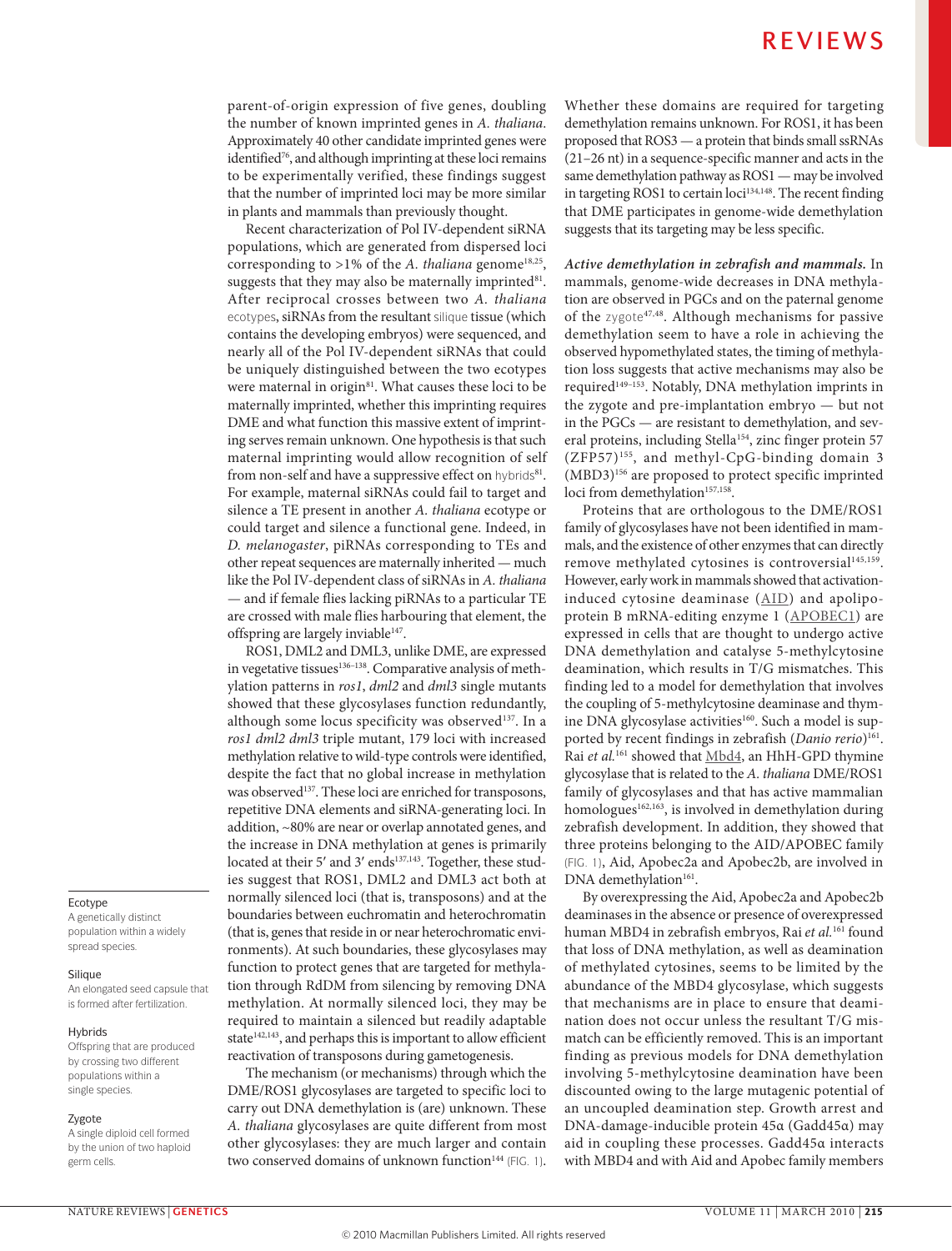*in vitro* and stimulates demethylation of plasmid DNA transfected into zebrafish embryos, as well as the association of MBD4 and Aid with methylated DNA161. In addition, MBD4 possesses a methyl-binding domain (FIG. 1) that may aid in recruitment of the demethylation machinery to methylated DNA. Together, these findings suggest a model (FIG. 7) in which tight coupling of 5-methylcytosine deamination by Aid and Apobec to T/G mismatch repair by MBD4 results in DNA demethylation<sup>161</sup>. Importantly, recent genetic evidence in mice has shown that AID is needed for DNA demethylation in PGCs<sup>164</sup>. Therefore, in the case of zebrafish and mammals, there seems to be an additional deamination step in the demethylation pathway compared with the pathway in plants. However, the downstream events that lead to a net loss of cytosine methylation may be similar (FIG. 7).

In mammals, recent data presented by Kim *et al.*<sup>165</sup> suggest that MBD4 may be able to directly remove methylated cytosines at the cytochrome p450 27B1 (CYP27B1) promoter upon hormone-induced MBD4 phosphorylation. Whereas previous *in vitro* analysis of MBD4 glycosylase activity revealed a strong preference for T/G mismatches over methylated cytosines<sup>166</sup>, Kim *et al.*165 found that upon phosphorylation, the activity of MBD4 on methylated cytosines is stimulated. *In vivo,* the observed decrease in methylation at the CYP27B1 promoter can occur in the absence of DNA replication — which suggests an active mechanism — and is dependent on the presence of a catalytically active MBD4 protein that contains the serine residues that are targeted for phosphorylation<sup>165</sup>. These recent findings need to be confirmed, and whether such a mechanism for the direct removal of methylated cytosines could account for DNA demethylation on a larger scale remains unknown.

A role for the 5-hydroxymethylcytosine modification in mammalian DNA demethylation has also been proposed. 5-hydroxymethylcytosine is present in mouse Purkinje neurons, brain tissue and ES cells<sup>167,168</sup> and can be generated from methylated cytosines through hydroxylation of the methyl group. Findings that ten-eleven translocation 1 (TET1) is able to catalyse the conversion of methylated cytosines into 5-hydroxymethylcytosines *in vitro* and that targeted depletion of TET1 by RNAi in mouse ES cells results in decreased levels of 5-hydroxymethylcytosine<sup>167</sup> have led to the hypothesis that TET1 and possibly other TET family members generate 5-hydroxymethylcytosines. As proteins that are known to interact with methylated cytosines — namely methyl-CpG-binding protein 2 (MECP2) and DNMT1 (REFS 169,170) have reduced affinity for 5-hydroxymethylcytosine *in vitro*, potential roles for this modification in the regulation of chromatin structure and in passive DNA demethylation have been proposed<sup>167,168</sup>. It has been suggested that 5-hydroxymethylcytosine could be an intermediate in an active DNA demethylation pathway involving DNA repair<sup>167</sup>, as 5-hydroxymethylcytosinespecific DNA glycosylase activity has been reported in mammalian extracts<sup>171</sup>.

*Passive demethylation in plants and mammals.* In addition to active DNA demethylation by DME in the central cell of the female gametophyte, passive losses of methylation are likely to contribute to the overall decrease in methylation observed in the endosperm. Using a reporter driven by the MET1 promoter, Jullien *et al.*<sup>172</sup> showed that MET1 expression levels are reduced during female gametogenesis. They further showed that MULTICOPY SUPPRESSOR OF IRA1 (MSI1) and RETINOBLASTOMA-RELATED 1 (RBR1) are important for the observed repression of MET1 (REF. 172) and conclude that MET1 is transcriptionally repressed during gametogenesis by MSI1, probably through the retinoblastoma pathway and RBR1. Notably, MSI1 and RBR1 are also required for maternal expression of the imprinted *FIS2* and *FWA* genes<sup>172</sup>, which suggests that passive DNA demethylation resulting from decreased MET1 levels and active demethylation by DME are working together to allow activation of imprinted genes. In mammals, DNMT1 expression also seems to be regulated through the retinoblastoma pathway, which involves retinoblastoma 1 (RB1) and retinoblastoma-binding protein 4 (RBBP4), which are homologues of the plant RBR1 and MSI1 proteins<sup>173-176</sup>. Although a direct role for these proteins in imprinting has not been established in mammals, several observations suggest that their function may be conserved $172$ .

The idea that passive and active demethylation pathways are working together is appealing as it fits well with several other observations. First, DME is more active on hemimethylated DNA — which would be enriched following replication in the absence of MET1 — than on fully methylated DNA *in vitro*<sup>139,140</sup>. Second, enrichment in hemimethylated DNA should decrease the chance of detrimental double-strand breaks (DSBs), which are predicted to arise from the removal of methylated cytosines in symmetric contexts by DME. Indeed, DME is inefficient at removing methylated cytosines across from abasic sites, which should also reduce the production of DSBs<sup>139</sup>. Finally, in addition to decreasing the workload for DME and the risk of DSBs, downregulation of MET1 might also function to ensure that hemimethylated CG sites generated by DME activity on one strand of the DNA are not efficiently restored to the fully methylated state by active targeting of DNA methyltransferases through interactions with SRA domain-containing proteins.

In mammals, in addition to the reported active demethylation of the paternal genome of the zygote<sup>151-153</sup>, passive demethylation is proposed to occur during preimplantation development of the embryo $47,177$ . This passive decrease in methylation is likely to be due to exclusion of the oocyte-specific form of DNMT1, DNMT1o, from nuclei until just before blastocyst formation $178,179$ . This is reminiscent of the observed localization pattern of DDM1 in pollen, in which DDM1 is observed in the sperm cells but not in the vegetative nucleus<sup>74</sup>. Therefore, plants and mammals seem to use similar mechanisms for passive DNA demethylation, including transcriptional repression of DNA methyltransferases and exclusion of the methylation machinery from the nucleus.

### Blastocyst

An embryonic stage that is characterized by the first definitive lineages.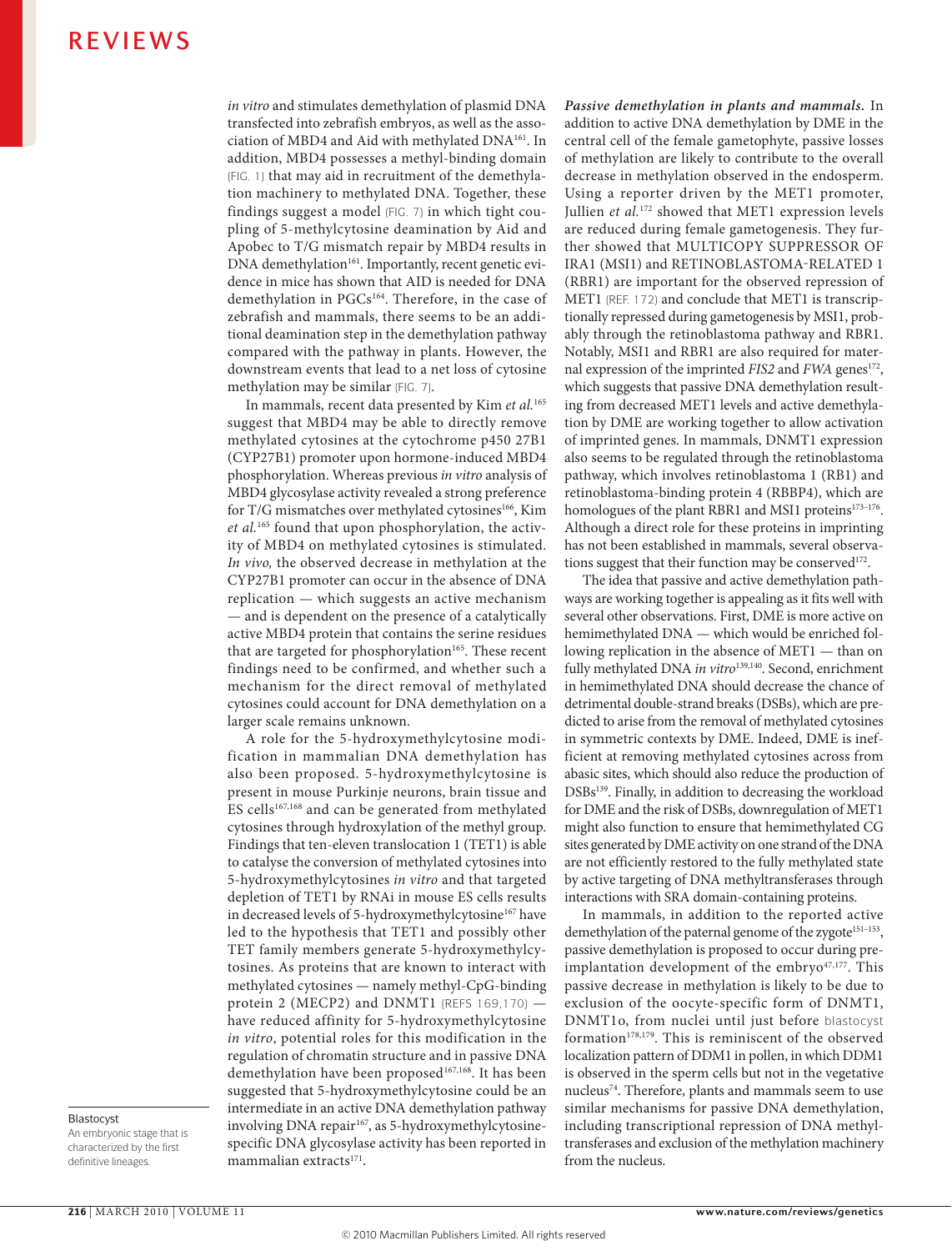### **Conclusions**

Plants and animals use similar mechanistic strategies for controlling DNA methylation. Both use small-RNAbased pathways to target DNA methylation to transposons, both require methyl-DNA-binding proteins to maintain DNA methylation patterns, and both show intimate connections between histone and DNA methylation marks. Furthermore, a growing body of evidence suggests that active demethylation may occur in animals through DNA glycosylases and the BER pathway, as has been documented in *A. thaliana*.

Several pathways that are unique to plants or mammals have also been elucidated and are likely to contribute to the observed differences in global methylation patterns between plants and mammals. For example, in mammals DNA methylation is not restricted to repeat elements and the DNA methylation machinery is recruited to specific genomic loci through interactions with chromatin marks as well as through interactions with the chromatin-modifying enzymes themselves. In addition, structural studies of the mammalian *de novo* methyltransferases suggest a mechanism in which a DNMT3A–DNMT3L tetramer may oligomerize on DNA, potentially leading to the nearly global

methylation status of the mammalian genome. In plants, in which DNA methylation occurs in all sequence contexts, a plant-specific methyltransferase, CMT3, is required for the maintenance of CHG methylation, and maintenance of CHH methylation is achieved through constant *de novo* methylation by DRM2.

Despite the significant advances in our understanding of DNA methylation pathways, several key questions remain, especially surrounding the issue of targeting. How DNA methyltransferases are targeted by siRNAs and piRNAs in plants and mammals, respectively, remains elusive. In terms of DNA demethylation, whether DME is specifically targeted to many sites throughout the genome during gametogenesis or whether it non-selectively removes methylation remains unclear. Similarly, whether demethylation by the other DME/ROS1 family members is specifically directed to certain loci or whether the observed methylation pattern simply reflects a balance between the RdDM and demethylation pathways requires further investigation. Gaining further insights into mammalian DNA demethylation pathways and understanding how demethylation is targeted will be key challenges for future research.

- 1. Ehrlich, M. *et al.* Amount and distribution of 5-methylcytosine in human DNA from different types of tissues of cells. *Nucleic Acids Res.* **10**, 2709–2721 (1982).
- Bird, A. DNA methylation patterns and epigenetic memory. *Genes Dev.* **16**, 6–21 (2002).
- 3. Ramsahoye, B. H. *et al.* Non-CpG methylation is prevalent in embryonic stem cells and may be mediated by DNA methyltransferase 3a. *Proc. Natl Acad. Sci. USA* **97**, 5237–5242 (2000).
- Lister, R. *et al.* Human DNA methylomes at base resolution show widespread epigenomic differences. *Nature* **462**, 315–322 (2009).
- 5. Cedar, H. & Bergman, Y. Linking DNA methylation and histone modification: patterns and paradigms. *Nature Rev. Genet.* **10**, 295–304 (2009).
- 6. Suzuki, M. M. & Bird, A. DNA methylation landscapes: provocative insights from epigenomics. *Nature Rev. Genet.* **9**, 465–476 (2008).
- 7. Henderson, I. R. & Jacobsen, S. E. Epigenetic inheritance in plants. *Nature* **447**, 418–424 (2007).
- 8. Cokus, S. J. *et al.* Shotgun bisulphite sequencing of the *Arabidopsis* genome reveals DNA methylation patterning. *Nature* **452**, 215–219 (2008). **This study, along with reference 120, provided single-nucleotide resolution, genome-wide mapping**
- **of DNA methylation patterns in** *A. thaliana***.** 9. Zhang, X. *et al.* Genome-wide high-resolution mapping and functional analysis of DNA methylation in *Arabidopsis*. *Cell* **126**, 1189–1201 (2006).
- Kim, J. K., Samaranayake, M. & Pradhan, S. Epigenetic mechanisms in mammals. *Cell. Mol. Life Sci.* **66**, 596–612 (2009).
- 11. Goll, M. G. & Bestor, T. H. Eukaryotic cytosine methyltransferases. *Annu. Rev. Biochem.* **74**, 481–514 (2005).
- 12. Cheng, X. & Blumenthal, R. M. Mammalian DNA methyltransferases: a structural perspective. *Structure* **16**, 341–350 (2008).
- 13. Chan, S. W., Henderson, I. R. & Jacobsen, S. E. Gardening the genome: DNA methylation in *Arabidopsis thaliana*. *Nature Rev. Genet.* **6**, 351–360 (2005).
- 14. Wassenegger, M., Heimes, S., Riedel, L. & Sanger, H. L. RNA-directed *de novo* methylation of genomic sequences in plants. *Cell* **76**, 567–576 (1994).
- 15. Matzke, M., Kanno, T., Daxinger, L., Huettel, B. & Matzke, A. J. RNA-mediated chromatin-based silencing in plants. *Curr. Opin. Cell Biol.* **21**, 367–376 (2009).
- 16. Huettel, B. *et al.* RNA-directed DNA methylation mediated by DRD1 and Pol IVb: a versatile pathway for transcriptional gene silencing in plants. *Biochim. Biophys. Acta* **1769**, 358–374 (2007).
- Pikaard, C. S., Haag, J. R., Ream, T. & Wierzbicki, A. T. Roles of RNA polymerase IV in gene silencing. *Trends Plant Sci.* **13**, 390–397 (2008).
- 18. Mosher, R. A., Schwach, F., Studholme, D. & Baulcombe, D. C. PolIVb influences RNA-directed DNA methylation independently of its role in siRNA biogenesis. *Proc. Natl Acad. Sci. USA* **105**, 3145–3150 (2008).
- 19. Lahmy, S. *et al.* PolV(PolIVb) function in RNA-directed DNA methylation requires the conserved active site and an additional plant-specific subunit. *Proc. Natl Acad. Sci. USA* **106**, 941–946 (2009).
- 20. Ream, T. S. *et al.* Subunit compositions of the RNA-silencing enzymes Pol IV and Pol V reveal their origins as specialized forms of RNA polymerase II. *Mol. Cell* **33**, 192–203 (2009).
- 21. Huang, L. *et al.* An atypical RNA polymerase involved in RNA silencing shares small subunits with RNA polymerase II. *Nature Struct. Mol. Biol.* **16**, 91–93 (2009).
- 22. He, X. J. *et al.* NRPD4, a protein related to the RPB4 subunit of RNA polymerase II, is a component of RNA polymerases IV and V and is required for RNA-directed DNA methylation. *Genes Dev.* **23**, 318–330 (2009).
- 23. Bies-Etheve, N. *et al.* RNA-directed DNA methylation requires an AGO4-interacting member of the SPT5 elongation factor family. *EMBO Rep.* **10**, 649–654 (2009).
- Herr, A. J., Jensen, M. B., Dalmay, T. & Baulcombe, D. C. RNA polymerase IV directs silencing of endogenous DNA. *Science* **308**, 118–120 (2005).
- 25. Zhang, X., Henderson, I. R., Lu, C., Green, P. J. & Jacobsen, S. E. Role of RNA polymerase IV in plant small RNA metabolism. *Proc. Natl Acad. Sci. USA* **104**, 4536–4541 (2007).
- 26. Haag, J. R., Pontes, O. & Pikaard, C. S. Metal A and metal B sites of nuclear RNA polymerases Pol IV and Pol V are required for siRNA-dependent DNA methylation and gene silencing. *PLoS ONE* **4**, e4110 (2009).
- 27. Onodera, Y. *et al.* Plant nuclear RNA polymerase IV mediates siRNA and DNA methylation-dependent heterochromatin formation. *Cell* **120**, 613–622 (2005).
- 28. Pontier, D. *et al.* Reinforcement of silencing at transposons and highly repeated sequences requires the concerted action of two distinct RNA polymera IV in *Arabidopsis*. *Genes Dev.* **19**, 2030–2040 (2005).
- 29. Chan, S. W., Zhang, X., Bernatavichute, Y. V. & Jacobsen, S. E. Two-step recruitment of RNA-directed DNA methylation to tandem repeats. *PLoS Biol.* **4**, e363 (2006).
- 30. Huettel, B. *et al.* Endogenous targets of RNA-directed DNA methylation and Pol IV in *Arabidopsis*. *EMBO J.* **25**, 2828–2836 (2006).
- 31. El-Shami, M. *et al.* Reiterated WG/GW motifs form functionally and evolutionarily conserved ARGONAUTE-binding platforms in RNAi-related components. *Genes Dev.* **21**, 2539–2544 (2007).
- 32. Li, C. F. *et al.* An ARGONAUTE4-containing nuclear processing center colocalized with Cajal bodies in
- *Arabidopsis thaliana*. *Cell* **126**, 93–106 (2006). 33. Li, C. F. *et al.* Dynamic regulation of ARGONAUTE4 within multiple nuclear bodies in *Arabidopsis thaliana*. *PLoS Genet.* **4**, e27 (2008).
- 34. Wierzbicki, A. T., Haag, J. R. & Pikaard, C. S. Noncoding transcription by RNA polymerase Pol IVb/Pol V mediates transcriptional silencing of overlapping and adjacent genes. *Cell* **135**, 635–648 (2008). **This study identifies RNA transcripts that are**

**dependent on Pol V and DRD1 and shows they are required for DNA methylation and silencing but not for siRNA production.**

- 35. Grewal, S. I. & Elgin, S. C. Transcription and RNA interference in the formation of heterochromatin. *Nature* **447**, 399–406 (2007).
- 36. He, X. J. *et al.* An effector of RNA-directed DNA methylation in *Arabidopsis* is an ARGONAUTE 4- and RNA-binding protein. *Cell* **137**, 498–508 (2009).
- 37. Wierzbicki, A. T., Ream, T. S., Haag, J. R. & Pikaard, C. S. RNA polymerase V transcription guides ARGONAUTE4 to chromatin. *Nature Genet.* **41**, 630–634 (2009).
- 38. Ausin, I., Mockler, T. C., Chory, J. & Jacobsen, S. E. IDN1 and IDN2 are required for *de novo* DNA methylation in *Arabidopsis thaliana*. *Nature Struct. Mol. Biol.* **16**, 1325–1327 (2009). **This study identifies IDN2 as a novel component of the RdDM pathway. The authors show that IDN2 encodes an RNA-binding protein that can interact with dsRNA duplexes containing 5**′ **overhangs**  *in vitro***.**
- 39. Zheng, B. *et al.* Intergenic transcription by RNA polymerase II coordinates Pol IV and Pol V in siRNA-directed transcriptional gene silencing in *Arabidopsis*. *Genes Dev.* **23**, 2850–2860 (2009).
- 40. Kanno, T. *et al.* RNA-directed DNA methylation and plant development require an IWR1-type transcription factor. *EMBO Rep.* **11**, 65–71 (2009).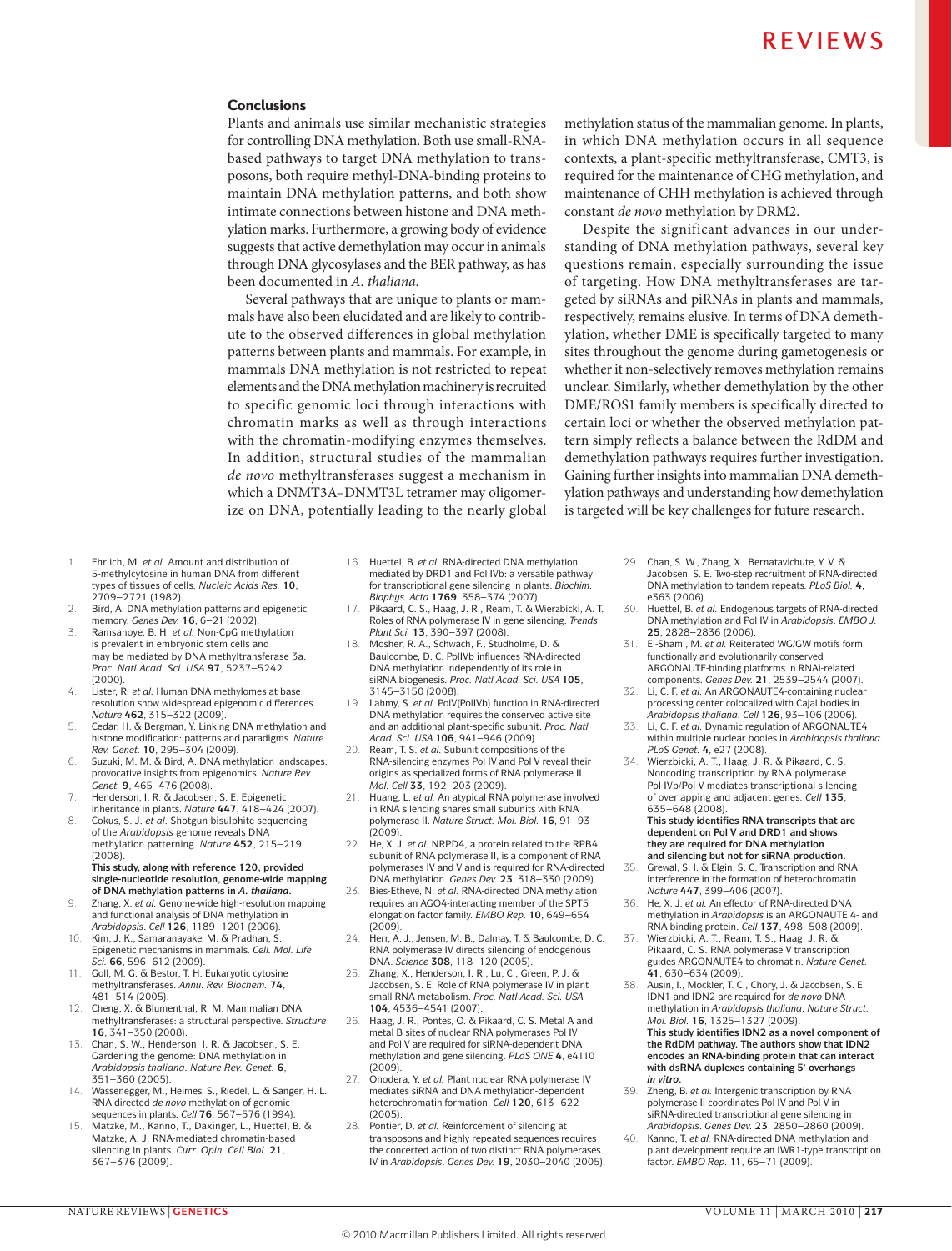- 41. He, X. J. *et al.* A conserved transcriptional regulator is required for RNA-directed DNA methylation and plant development. *Genes Dev.* **23**, 2717–2722 (2009).
- 42. Kanno, T. *et al.* Involvement of putative SNF2 chromatin remodeling protein DRD1 in RNA-directed DNA methylation. *Curr. Biol.* **14**, 801–805 (2004).
- 43. Kanno, T. *et al.* A structural-maintenance-ofchromosomes hinge domain-containing protein is required for RNA-directed DNA methylation. *Nature Genet.* **40**, 670–675 (2008).
- 44. Smith, L. M. *et al.* An SNF2 protein associated with nuclear RNA silencing and the spread of a silencing signal between cells in *Arabidopsis*. *Plant Cell* **19**, 1507–1521 (2007).
- 45. Kafri, T. *et al.* Developmental pattern of gene-specific DNA methylation in the mouse embryo and germ line. *Genes Dev.* **6**, 705–714 (1992).
- 46. Monk, M., Boubelik, M. & Lehnert, S. Temporal and regional changes in DNA methylation in the embryonic, extraembryonic and germ cell lineages during mouse embryo development. *Development* **99**, 371–382 (1987).
- 47. Reik, W. Stability and flexibility of epigenetic gene regulation in mammalian development. *Nature* **447**, 425–432 (2007).
- 48. Sasaki, H. & Matsui, Y. Epigenetic events in mammalian germ-cell development: reprogramming and beyond. *Nature Rev. Genet.* **9**, 129–140 (2008).
- 49. Ooi, S. K. *et al.* DNMT3L connects unmethylated lysine 4 of histone H3 to *de novo* methylation of DNA. *Nature* **448**, 714–717 (2007). **Through the biochemical purification of DNMT3L, this study revealed that this protein copurifies with the** *de novo* **DNA methyltransferases as well as with the four core histone proteins. The authors further characterized the interaction between DNMT3L and histones and showed it to be specific for unmethylated H3K9 tails.**
- 50. Otani, J. *et al.* Structural basis for recognition of H3K4 methylation status by the DNA methyltransferase 3A ATRX–DNMT3–DNMT3L domain. *EMBO Rep.* **10**, 1235–1241 (2009).
- Jia, D., Jurkowska, R. Z., Zhang, X., Jeltsch, A. & Cheng, X. Structure of Dnmt3a bound to Dnmt3L suggests a model for *de novo* DNA methylation. *Nature* **449**, 248–251 (2007). **This paper provides a crystal structure showing**

**that the C-terminal regions of DNMT3A and DNMT3L form a tetrameric complex. Superimposition of a DNA fragment from another crystal structure onto this structure suggests the DNMT3A active sites are positioned approximately ten base pairs apart.**

- 52. Fournier, C. *et al.* Allele-specific histone lysine methylation marks regulatory regions at imprinted mouse genes. *EMBO J.* **21**, 6560–6570 (2002).
- 53. Delaval, K. *et al.* Differential histone modifications mark mouse imprinting control regions during spermatogenesis. *EMBO J.* **26**, 720–729 (2007).
- 54. Vu, T. H., Li, T. & Hoffman, A. R. Promoter-restricted histone code, not the differentially methylated DNA regions or antisense transcripts, marks the imprinting status of IGF2R in human and mouse. *Hum. Mol. Genet.* **13**, 2233–2245 (2004).
- 55. Yamasaki, Y. *et al.* Neuron-specific relaxation of *Igf2r* imprinting is associated with neuron-specific histone modifications and lack of its antisense transcript *Air*. *Hum. Mol. Genet.* **14**, 2511–2520 (2005).
- 56. Ciccone, D. N. *et al.* KDM1B is a histone H3K4 demethylase required to establish maternal genomic imprints. *Nature* **461**, 415–418 (2009).
- 57. Okitsu, C. Y. & Hsieh, C. L. DNA methylation dictates histone H3K4 methylation. *Mol. Cell. Biol.* **27**, 2746–2757 (2007).
- 58. Weber, M. *et al.* Distribution, silencing potential and evolutionary impact of promoter DNA methylation in the human genome. *Nature Genet.* **39**, 457–466 (2007).
- 59. Meissner, A. *et al.* Genome-scale DNA methylation maps of pluripotent and differentiated cells. *Nature* **454**, 766–770 (2008).
- Mohn, F. et al. Lineage-specific polycomb targets and *de novo* DNA methylation define restriction and potential of neuronal progenitors. *Mol. Cell* **30**, 755–766 (2008).
- 61. Guenther, M. G., Levine, S. S., Boyer, L. A., Jaenisch, R. & Young, R. A. A chromatin landmark and transcription initiation at most promoters in human cells. *Cell* **130**, 77–88 (2007).
- 62. Zhang, X., Bernatavichute, Y. V., Cokus, S., Pellegrini, M.  $\&$  Jacobsen, S. E. Genome-wide analysis of monodi- and trimethylation of histone H3 lysine 4 in *Arabidopsis thaliana*. *Genome Biol.* **10**, R62 (2009).
- 63. Chotalia, M. *et al.* Transcription is required for establishment of germline methylation marks at imprinted genes. *Genes Dev.* **23**, 105–117 (2009).
- 64. Suetake, I., Shinozaki, F., Miyagawa, J., Takeshima, H. & Tajima, S. DNMT3L stimulates the DNA methylation activity of Dnmt3a and Dnmt3b through a direct interaction. *J. Biol. Chem.* **279**, 27816–27823 (2004).
- 65. Chedin, F., Lieber, M. R. & Hsieh, C. L. The DNA methyltransferase-like protein DNMT3L stimulates *de novo* methylation by Dnmt3a. *Proc. Natl Acad. Sci. USA* **99**, 16916–16921 (2002).
- 66. Klimasauskas, S., Kumar, S., Roberts, R. J. & Cheng, X. HhaI methyltransferase flips its target base out of the DNA helix. *Cell* **76**, 357–369 (1994).
- 67. Jurkowska, R. Z. *et al.* Formation of nucleoprotein filaments by mammalian DNA methyltransferase Dnmt3a in complex with regulator Dnmt3L. *Nucleic Acids Res.* **36**, 6656–6663 (2008). **This paper provides a biophysical characterization of the tetrameric complex described in reference 51. The characterization shows the formation of nucleoprotein filaments and demonstrates that this complex generates periodic DNA methylation patterns** *in vitro***.**
- 68. Glass, J. L., Fazzari, M. J., Ferguson-Smith, A. C. & Greally, J. M. CG dinucleotide periodicities recognized by the Dnmt3a–Dnmt3L complex are distinctive at retroelements and imprinted domains. *Mamm. Genome* **20**, 633–643 (2009).
- 69. Ferguson-Smith, A. C. & Greally, J. M. Epigenetics: perceptive enzymes. *Nature* **449**, 148–149 (2007).
- 70. Gowher, H. & Jeltsch, A. Enzymatic properties of recombinant Dnmt3a DNA methyltransferase from mouse: the enzyme modifies DNA in a non-processive manner and also methylates non-CpG [correction of non-CpA] sites. *J. Mol. Biol.* **309**, 1201–1208 (2001).
- 71. Lindroth, A. M. *et al.* Dual histone H3 methylation marks at lysines 9 and 27 required for interaction with CHROMOMETHYLASE3. *EMBO J.* **23**, 4286–4296 (2004).
- 72. Zhao, Q. *et al.* PRMT5-mediated methylation of histone H4R3 recruits DNMT3A, coupling histone and DNA methylation in gene silencing. *Nature Struct. Mol. Biol.* **16**, 304–311 (2009).
- Fabbrizio, E. *et al.* Negative regulation of transcription by the type II arginine methyltransferase PRMT5. *EMBO Rep.* **3**, 641–645 (2002).
- 74. Slotkin, R. K. *et al.* Epigenetic reprogramming and small RNA silencing of transposable elements in pollen. *Cell* **136**, 461–472 (2009). **This study investigates the expression pattern of transposons during plant development and shows they are expressed and active in pollen. However, this reactivation probably only occurs in the vegetative nucleus and not in sperm cells.**
- 75. Hsieh, T. F. *et al.* Genome-wide demethylation of *Arabidopsis* endosperm. *Science* **324**, 1451–1454 (2009).

**This study, along with reference 76, compares the methylation status of the endosperm and embryo tissues and shows that the endosperm is globally hypomethylated.**

- 76. Gehring, M., Bubb, K. L. & Henikoff, S. Extensive demethylation of repetitive elements during seed development underlies gene imprinting. *Science* **324**, 1447–1451 (2009). **In addition to showing a global decrease in methylation in the endosperm (see reference 75), this study identifies several novel imprinted genes**
- **in the** *A. thaliana* **genome.** 77. Huh, J. H., Bauer, M. J., Hsieh, T. F. & Fischer, R. L. Cellular programming of plant gene imprinting. *Cell* **132**, 735–744 (2008).
- 78. Pina, C., Pinto, F., Feijo, J. A. & Becker, J. D. Gene family analysis of the *Arabidopsis* pollen transcriptome reveals biological implications for cell growth, division control, and gene expression regulation. *Plant Physiol.* **138**, 744–756 (2005).
- Vongs, A., Kakutani, T., Martienssen, R. A. & Richards, E. J. *Arabidopsis thaliana* DNA methylation mutants. *Science* **260**, 1926–1928 (1993). 80. Baroux, C., Pecinka, A., Fuchs, J., Schubert, I. &
- Grossniklaus, U. The triploid endosperm genome of *Arabidopsis* adopts a peculiar, parental-dosagedependent chromatin organization. *Plant Cell* **19**, 1782–1794 (2007).
- 81. Mosher, R. A. *et al.* Uniparental expression of PolIVdependent siRNAs in developing endosperm of *Arabidopsis*. *Nature* **460**, 283–286 (2009).
- 82. Teixeira, F. K. *et al.* A role for RNAi in the selective correction of DNA methylation defects. *Science* **323**, 1600–1604 (2009).
- 83. Aravin, A. A. *et al.* Double-stranded RNA-mediated silencing of genomic tandem repeats and transposable elements in the *D. melanogaster* germline. *Curr. Biol.* **11**, 1017–1027 (2001).
- 84. Aravin, A. A., Hannon, G. J. & Brennecke, J. The Piwi–piRNA pathway provides an adaptive defense in the transposon arms race. *Science* **318**, 761–764 (2007).
- 85. Hutvagner, G. & Simard, M. J. Argonaute proteins: key players in RNA silencing. *Nature Rev. Mol. Cell Biol.* **9**, 22–32 (2008).
- 86. Aravin, A. *et al.* A novel class of small RNAs bind to MILI protein in mouse testes. *Nature* **442**, 203–207 (2006).
- 87. Girard, A., Sachidanandam, R., Hannon, G. J. & Carmell, M. A. A germline-specific class of small RNAs binds mammalian Piwi proteins. *Nature* **442**, 199–202 (2006).
- 88. Kuramochi-Miyagawa, S. *et al.* DNA methylation of retrotransposon genes is regulated by Piwi family members MILI and MIWI2 in murine fetal testes. *Genes Dev.* **22**, 908–917 (2008).

**This study shows that methylation defects in a Piwi clade mutant occur at the time of** *de novo* **methylation in male germ cells, which suggests that piRNAs are required for** *de novo* **DNA methylation at transposons rather than for the maintenance of pre-existing DNA methylation.**

- 89. Aravin, A. A., Sachidanandam, R., Girard, A., Fejes-Toth, K. & Hannon, G. J. Developmentally regulated piRNA clusters implicate MILI in transposon control. *Science* **316**, 744–747 (2007).
- Aravin, A. A. *et al.* A piRNA pathway primed by individual transposons is linked to *de novo* DNA methylation in mice. *Mol. Cell* **31**, 785–799 (2008). **This study, along with reference 88, isolated piRNAs from fetal germ cells and showed they are highly enriched for transposon sequences and possess the characteristics of primary and secondary piRNAs.**
- 91. Brennecke, J. *et al.* Discrete small RNA-generating loci as master regulators of transposon activity in *Drosophila*. *Cell* **128**, 1089–1103 (2007).
- 92. Gunawardane, L. S. *et al.* A Slicer-mediated mechanism for repeat-associated siRNA 5′ end formation in *Drosophila*. *Science* **315**, 1587–1590 (2007).
- 93. Carmell, M. A. *et al.* MIWI2 is essential for spermatogenesis and repression of transposons in the mouse male germline. *Dev. Cell* **12**, 503–514 (2007).
- 94. Aravin, A. A. & Bourc'his, D. Small RNA guides for *de novo* DNA methylation in mammalian germ cells. *Genes Dev.* **22**, 970–975 (2008).
- 95. Chen, C. *et al.* Mouse Piwi interactome identifies binding mechanism of Tdrkh Tudor domain to arginine methylated Miwi. *Proc. Natl Acad. Sci. USA* **106**,
- 20336–20341 (2009). 96. Kirino, Y. *et al.* Arginine methylation of Piwi proteins catalysed by dPRMT5 is required for Ago3 and Aub stability. *Nature Cell Biol.* **11**, 652–658 (2009).
- 97. Vagin, V. V. *et al.* Proteomic analysis of murine Piwi proteins reveals a role for arginine methylation in specifying interaction with Tudor family members. *Genes Dev.* **23**, 1749–1762 (2009).
- 98. Reuter, M. *et al.* Loss of the Mili-interacting Tudor domain-containing protein-1 activates transposons and alters the Mili-associated small RNA profile. *Nature Struct. Mol. Biol.* **16**, 639–646 (2009).
- 99. Kojima, K. *et al.* Associations between PIWI proteins and TDRD1/MTR-1 are critical for integrated subcellular localization in murine male germ cells.
- *Genes Cells* **14**, 1155–1165 (2009). 100. Wang, J., Saxe, J. P., Tanaka, T., Chuma, S. & Lin, H. Mili interacts with Tudor domain-containing protein 1 in regulating spermatogenesis. *Curr. Biol.* **19**, 640–644 (2009).
- 101. Chuang, L. S. *et al.* Human DNA-(cytosine-5) methyltransferase–PCNA complex as a target for p21WAF1. *Science* **277**, 1996–2000 (1997).
- 102. Schermelleh, L. *et al.* Dynamics of Dnmt1 interaction with the replication machinery and its role in postreplicative maintenance of DNA methylation. *Nucleic Acids Res.* **35**, 4301–4312 (2007).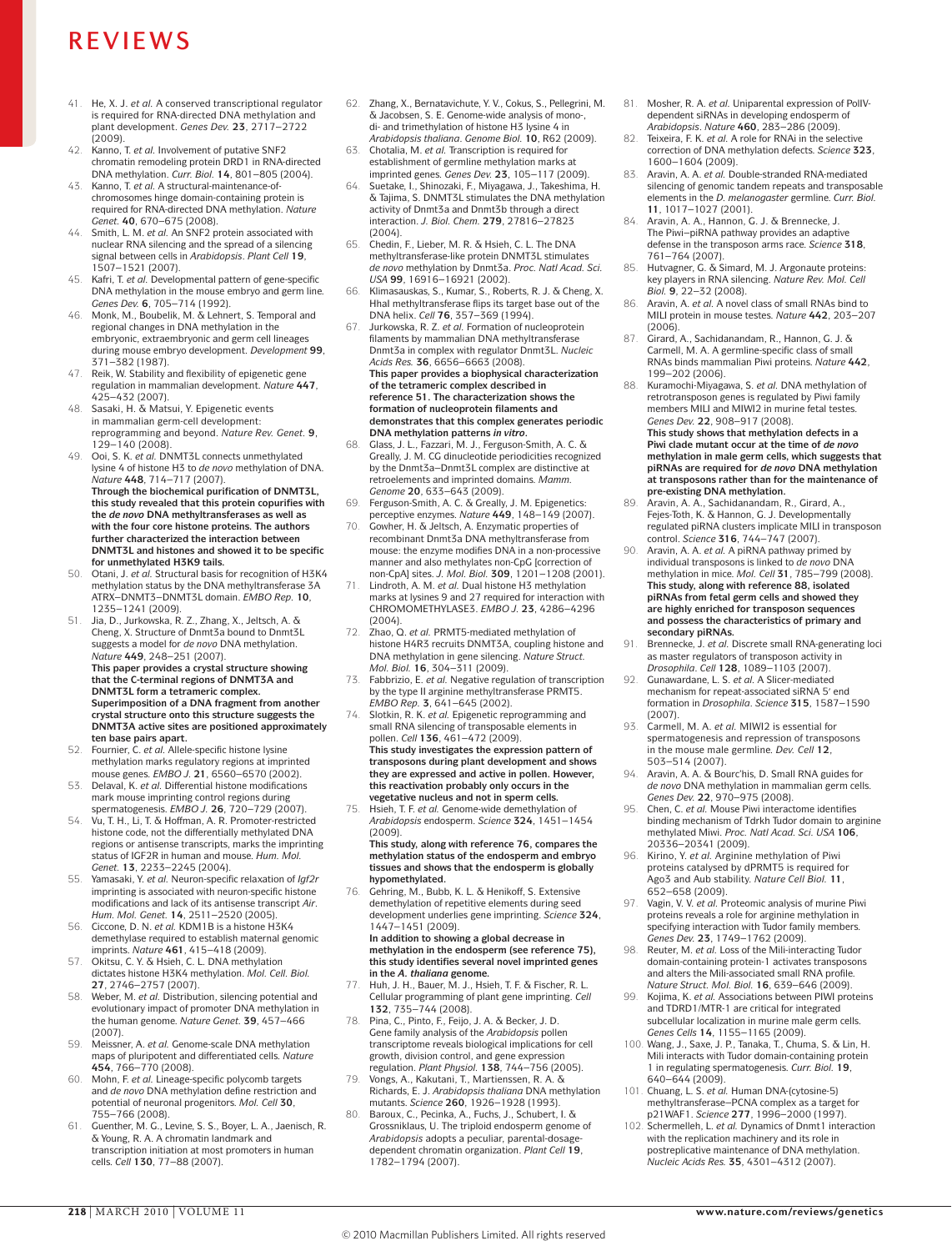- 103. Egger, G. *et al.* Identification of DNMT1 (DNA methyltransferase 1) hypomorphs in somatic knockouts suggests an essential role for DNMT1 in cell survival. *Proc. Natl Acad. Sci. USA* **103**, 14080–14085 (2006).
- 104. Spada, F. *et al.* DNMT1 but not its interaction with the replication machinery is required for maintenance of DNA methylation in human cells. *J. Cell Biol.* **176**, 565–571 (2007).
- 105. Bostick, M. *et al.* UHRF1 plays a role in maintaining DNA methylation in mammalian cells. *Science* **317**, 1760–1764 (2007). **This study, along with reference 106, shows that UHRF1 is required for maintaining DNA**

**methylation in mammals. Furthermore, this study demonstrates that the SRA domain of UHRF1 specifically interacts with hemimethylated CG sites and is required for the association of DNMT1 with chromatin.**

- 106. Sharif, J. *et al.* The SRA protein Np95 mediates epigenetic inheritance by recruiting Dnmt1 to methylated DNA. *Nature* **450**, 908–912 (2007). **See reference 105.**
- 107. Arita, K., Ariyoshi, M., Tochio, H., Nakamura, Y. & Shirakawa, M. Recognition of hemi-methylated DNA by the SRA protein UHRF1 by a base-flipping mechanism. *Nature* **455**, 818–821 (2008).
- 108. Hashimoto, H. *et al.* The SRA domain of UHRF1 flips 5-methylcytosine out of the DNA helix. *Nature* **455**, 826–829 (2008).
- 109. Qian, C. *et al.* Structure and hemimethylated CpG binding of the SRA domain from human UHRF1. *J. Biol. Chem.* **283**, 34490–34494 (2008).
- 110. Avvakumov, G. V. *et al.* Structural basis for recognition of hemi-methylated DNA by the SRA domain of human
- UHRF1. *Nature* **455**, 822–825 (2008). 111. Meilinger, D. *et al.* Np95 interacts with *de novo* DNA methyltransferases, Dnmt3a and Dnmt3b, and mediates epigenetic silencing of the viral CMV promoter in embryonic stem cells. *EMBO Rep.* **10**, 1259–1264 (2009).
- 112. Dennis, K., Fan, T., Geiman, T., Yan, Q. & Muegge, K. Lsh, a member of the SNF2 family, is required for genome-wide methylation. *Genes Dev.* **15**, 2940–2944 (2001).
- 113. Huang, J. *et al.* Lsh, an epigenetic guardian of repetitive elements. *Nucleic Acids Res.* **32**,
- 5019–5028 (2004). 114. Woo, H. R., Dittmer, T. A. & Richards, E. J. Three SRA-domain methylcytosine-binding proteins cooperate to maintain global CpG methylation and epigenetic silencing in *Arabidopsis*. *PLoS Genet.* **4**, e1000156 (2008).
- 115. Woo, H. R., Pontes, O., Pikaard, C. S. & Richards, E. J. VIM1, a methylcytosine-binding protein required for centromeric heterochromatinization. *Genes Dev.* **21**, 267–277 (2007).
- 116. Hirochika, H., Okamoto, H. & Kakutani, T. Silencing of retrotransposons in *Arabidopsis* and reactivation by the *ddm1* mutation. *Plant Cell* **12**, 357–369 (2000).
- 117. Gendrel, A. V., Lippman, Z., Yordan, C., Colot, V. & Martienssen, R. A. Dependence of heterochromatic histone H3 methylation patterns on the *Arabidopsis*
- gene DDM1. *Science* **297**, 1871–1873 (2002). 118. Yan, Q., Huang, J., Fan, T., Zhu, H. & Muegge, K. Lsh, a modulator of CpG methylation, is crucial for normal histone methylation. *EMBO J.* **22**, 5154–5162 (2003).
- 119. Bernatavichute, Y. V., Zhang, X., Cokus, S., Pellegrini, M. & Jacobsen, S. E. Genome-wide association of histone H3 lysine nine methylation with CHG DNA methylation in *Arabidopsis thaliana*. *PLoS ONE* **3**, e3156 (2008).
- 120. Lister, R. *et al.* Highly integrated single-base resolution maps of the epigenome in *Arabidopsis*. *Cell* **133**, 523–536 (2008). **See reference 8.**
- 121. Zilberman, D., Gehring, M., Tran, R. K., Ballinger, T. & Henikoff, S. Genome-wide analysis of *Arabidopsis thaliana* DNA methylation uncovers an interdependence between methylation and transcription. *Nature Genet.* **39**, 61–69 (2007).
- 122. Tran, R. K. *et al.* DNA methylation profiling identifies CG methylation clusters in *Arabidopsis* genes. *Curr. Biol.* **15**, 154–159 (2005). 123. Johnson, L. M. *et al.* The SRA methyl-cytosine-binding
- domain links DNA and histone methylation. *Curr. Biol.* **17**, 379–384 (2007).
- 124. Lindroth, A. M. *et al.* Requirement of CHROMOMETHYLASE3 for maintenance of CpXpG methylation. *Science* **292**, 2077–2080 (2001).
- 125. Bartee, L., Malagnac, F. & Bender, J. *Arabidopsis cmt3* chromomethylase mutations block non-CG methylation and silencing of an endogenous gene. *Genes Dev.* **15**, 1753–1758 (2001).
- 126. Jackson, J. P., Lindroth, A. M., Cao, X. & Jacobsen, S. E. Control of CpNpG DNA methylation by the KRYPTONITE histone H3 methyltransferase. *Nature* **416**, 556–560 (2002).
- 127. Malagnac, F., Bartee, L. & Bender, J. An *Arabidopsis* SET domain protein required for maintenance but not establishment of DNA methylation. *EMBO J.* **21**, 6842–6852 (2002).
- 128. Jackson, J. P. *et al.* Dimethylation of histone H3 lysine 9 is a critical mark for DNA methylation and gene silencing in *Arabidopsis thaliana*. *Chromosoma* **112**, 308–315 (2004).
- 129. Ebbs, M. L., Bartee, L. & Bender, J. H3 lysine 9 methylation is maintained on a transcribed inverted repeat by combined action of SUVH6 and SUVH4 methyltransferases. *Mol. Cell Biol.* **25**, 10507–10515 (2005).
- 130. Ebbs, M. L. & Bender, J. Locus-specific control of DNA methylation by the *Arabidopsis* SUVH5 histone methyltransferase. *Plant Cell* **18**, 1166–1176 (2006).
- 131. Cao, X. *et al.* Role of the DRM and CMT3 methyltransferases in RNA-directed DNA methylation. *Curr. Biol.* **13**, 2212–2217 (2003).
- 132. Johnson, L. M., Law, J. A., Khattar, A., Henderson, I. R. & Jacobsen, S. E. SRA-domain proteins required for DRM2-mediated *de novo* DNA methylation. *PLoS Genet.* **4**, e1000280 (2008).
- 133. Ikeda, Y. & Kinoshita, T. DNA demethylation: a lesson from the garden. *Chromosoma* **118**, 37–41 (2009).
- 134. Zhu, J. K. Active DNA demethylation mediated by DNA glycosylases. *Annu. Rev. Genet.* **43**, 143–166  $(2009)$
- 135. Choi, Y. *et al.* DEMETER, a DNA glycosylase domain protein, is required for endosperm gene imprinting and seed viability in *Arabidopsis*. *Cell* **110**, 33–42 (2002).
- 136. Gong, Z. *et al. ROS1*, a repressor of transcriptional gene silencing in *Arabidopsis*, encodes a DNA glycosylase/lyase. *Cell* **111**, 803–814 (2002).
- 137. Penterman, J. *et al.* DNA demethylation in the *Arabidopsis* genome. *Proc. Natl Acad. Sci. USA* **104**, 6752–6757 (2007).
- 138. Ortega-Galisteo, A. P., Morales-Ruiz, T., Ariza, R. R. & Roldan-Arjona, T. *Arabidopsis* DEMETER-LIKE proteins DML2 and DML3 are required for appropriate distribution of DNA methylation marks. *Plant Mol. Biol.* **67**, 671–681 (2008).
- 139. Gehring, M. *et al.* DEMETER DNA glycosylase establishes MEDEA polycomb gene self-imprinting by allele-specific demethylation. *Cell* **124**, 495–506 (2006).
- 140. Morales-Ruiz, T. *et al.* DEMETER and REPRESSOR OF SILENCING 1 encode 5-methylcytosine DNA glycosylases. *Proc. Natl Acad. Sci. USA* **103**, 6853–6858 (2006).
- 141. Agius, F., Kapoor, A. & Zhu, J. K. Role of the *Arabidopsis* DNA glycosylase/lyase ROS1 in active DNA demethylation. *Proc. Natl Acad. Sci. USA* **103**, 11796–11801 (2006).

**References 139 and 140 show that DME is an active 5-methylcytosine DNA glycosylase** *in vitro***, and references 140 and 141 show that ROS1 is an active 5-methylcytosine DNA glycosylase** *in vitro***.**

- 142. Zhu, J., Kapoor, A., Sridhar, V. V., Agius, F. & Zhu, J. K. The DNA glycosylase/lyase ROS1 functions in pruning DNA methylation patterns in *Arabidopsis*. *Curr. Biol.* **17**, 54–59 (2007).
- 143. Penterman, J., Uzawa, R. & Fischer, R. L. Genetic interactions between DNA demethylation and methylation in *Arabidopsis*. *Plant Physiol.* **145**, 1549–1557 (2007).
- 144. Baute, J. & Depicker, A. Base excision repair and its role in maintaining genome stability. *Crit. Rev. Biochem. Mol. Biol.* **43**, 239–276 (2008).
- 145. Gehring, M., Reik, W. & Henikoff, S. DNA demethylation by DNA repair. *Trends Genet.* **25**, 82–90 (2009).
- 146. Kapoor, A., Agius, F. & Zhu, J. K. Preventing transcriptional gene silencing by active DNA demethylation. *FEBS Lett.* **579**, 5889–5898 (2005).
- 147. Malone, C. D. & Hannon, G. J. Small RNAs as guardians of the genome. *Cell* **136**, 656–668 (2009). 148 Zheng, X. *et al.* ROS3 is an RNA-binding protein
- required for DNA demethylation in *Arabidopsis*. *Nature* **455**, 1259–1262 (2008).
- 149. Hajkova, P. *et al.* Epigenetic reprogramming in mouse primordial germ cells. *Mech. Dev.* **117**, 15–23 (2002).
- 150. Hajkova, P. *et al.* Chromatin dynamics during epigenetic reprogramming in the mouse germ line. *Nature* **452**, 877–881 (2008).
- 151. Santos, F., Hendrich, B., Reik, W. & Dean, W. Dynamic reprogramming of DNA methylation in the early mouse embryo. *Dev. Biol.* **241**, 172–182 (2002).
- 152. Oswald, J. *et al.* Active demethylation of the paternal genome in the mouse zygote. *Curr. Biol.* **10**, 475–478  $(2000)$
- 153. Mayer, W., Niveleau, A., Walter, J., Fundele, R. & Haaf, T. Demethylation of the zygotic paternal genome. *Nature* **403**, 501–502 (2000).
- 154. Nakamura, T. *et al.* PGC7/Stella protects against DNA demethylation in early embryogenesis. *Nature Cell Biol.* **9**, 64–71 (2007).
- 155. Li, X. *et al.* A maternal-zygotic effect gene, Zfp57, maintains both maternal and paternal imprints. *Dev. Cell* **15**, 547–557 (2008).
- 156. Reese, K. J., Lin, S., Verona, R. I., Schultz, R. M. & Bartolomei, M. S. Maintenance of paternal methylation and repression of the imprinted *H19* gene requires MBD3. *PLoS Genet.* **3**, e137 (2007).
- 157. Ciccone, D. N. & Chen, T. Histone lysine methylation in genomic imprinting. *Epigenetics* **4**, 216–220 (2009).
- 158. Edwards, C. A. & Ferguson-Smith, A. C. Mechanisms regulating imprinted genes in clusters. *Curr. Opin. Cell Biol.* **19**, 281–289 (2007).
- 159. Ooi, S. K. & Bestor, T. H. The colorful history of active DNA demethylation. *Cell* **133**, 1145–1148 (2008).
- 160. Morgan, H. D., Dean, W., Coker, H. A., Reik, W. & Petersen-Mahrt, S. K. Activation-induced cytidine deaminase deaminates 5-methylcytosine in DNA and is expressed in pluripotent tissues: implications for epigenetic reprogramming. *J. Biol. Chem.* **279**, 52353–52360 (2004).
- 161. Rai, K. *et al.* DNA demethylation in zebrafish involves the coupling of a deaminase, a glycosylase, and Gadd45. *Cell* **135**, 1201–1212 (2008). **This study uses zebrafish embryos as a model for studying DNA demethylation and provides evidence that cytosine methylation can be removed through the coordinated activities of 5-methylcytosine deaminases and thymine mismatch DNA glycosylases.**
- 162. Hendrich, B., Hardeland, U., Ng, H. H., Jiricny, J. & Bird, A. The thymine glycosylase MBD4 can bind to the product of deamination at methylated CpG sites. *Nature* **401**, 301–304 (1999).
- 163. Petronzelli, F. *et al.* Investigation of the substrate spectrum of the human mismatch-specific DNA *N*-glycosylase MED1 (MBD4): fundamental role of the catalytic domain. *J. Cell Physiol.* **185**, 473–480 (2000).
- 164. Popp, C. *et al.* Genome-wide erasure of DNA methylation in mouse primordial germ cells is affected by AID deficiency *Nature* 22 Jan 2010 (doi:1038/ nature08829).
	- **Knocking out AID reduces the genome-wide DNA demethylation observed in PGCs.**
- 165. Kim, M. S. *et al.* DNA demethylation in hormoneinduced transcriptional derepression. *Nature* **461**, 1007–1012 (2009).
- 166. Zhu, B. *et al.* 5-Methylcytosine DNA glycosylase activity is also present in the human MBD4 (G/T mismatch glycosylase) and in a related avian sequence. *Nucleic Acids Res.* **28**, 4157–4165 (2000).
- 167. Tahiliani, M. *et al.* Conversion of 5-methylcytosine to 5-hydroxymethylcytosine in mammalian DNA by MLL partner TET1. *Science* **324**, 930–935 (2009).
- 168. Kriaucionis, S. & Heintz, N. The nuclear DNA base 5-hydroxymethylcytosine is present in Purkinje neurons and the brain. *Science* **324**, 929–930 (2009).
- 169. Valinluck, V. *et al.* Oxidative damage to methyl-CpG sequences inhibits the binding of the methyl-CpG binding domain (MBD) of methyl-CpG binding protein 2 (MeCP2). *Nucleic Acids Res.* **32**, 4100–4108 (2004).
- 170. Valinluck, V. & Sowers, L. C. Endogenous cytosine damage products alter the site selectivity of human DNA maintenance methyltransferase DNMT1. *Cancer Res.* **67**, 946–950 (2007).
- 171. Cannon, S. V., Cummings, A. & Teebor, G. W. 5-Hydroxymethylcytosine DNA glycosylase activity in mammalian tissue. *Biochem. Biophys. Res. Commun.* **151**, 1173–1179 (1988).
- 172. Jullien, P. E. *et al.* Retinoblastoma and its binding partner MSI1 control imprinting in *Arabidopsis*. *PLoS Biol.* **6**, e194 (2008).